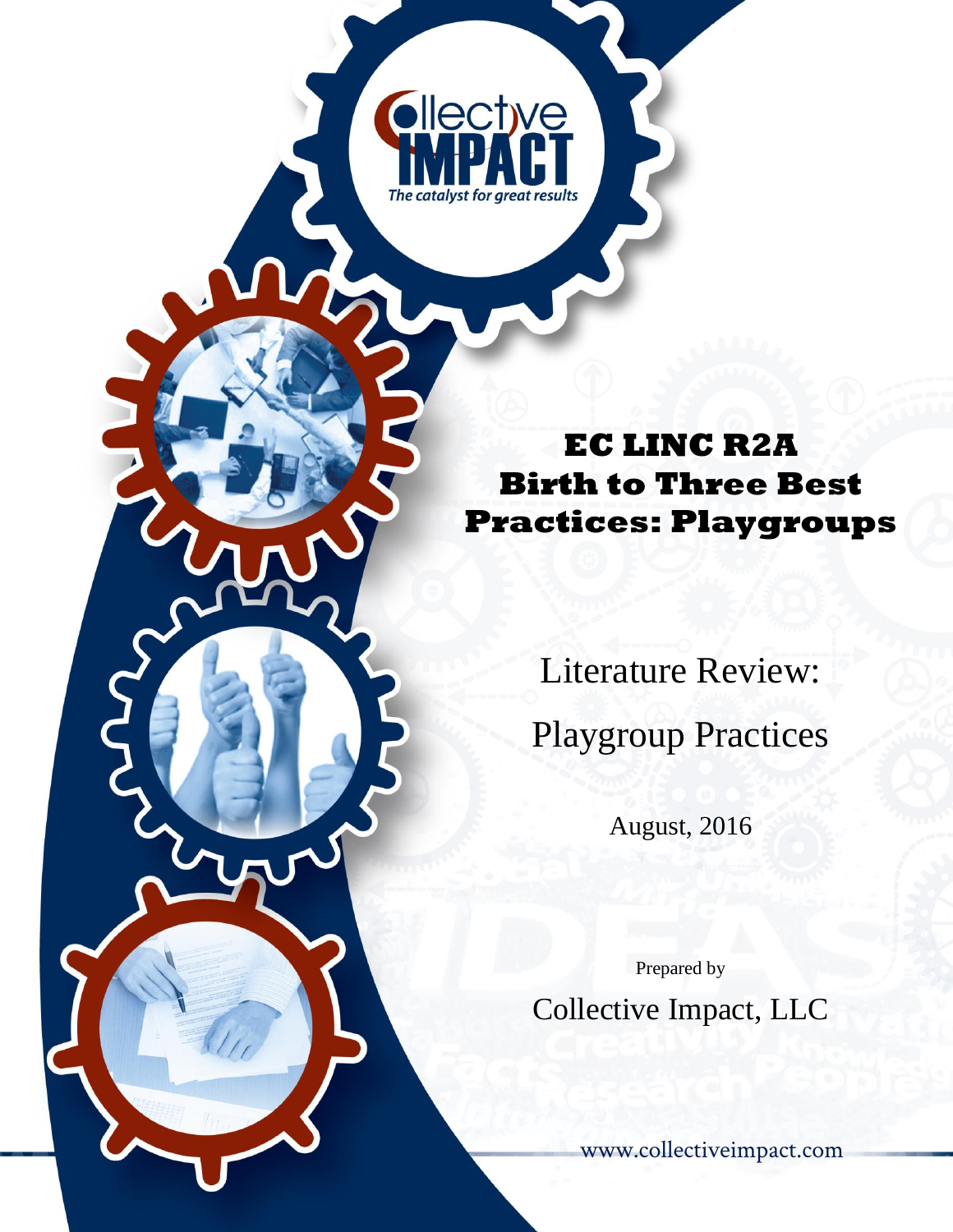# Contents

| 1.1 |
|-----|
| 1.2 |
| 1.3 |
|     |
|     |
|     |
|     |
|     |
|     |
|     |
|     |
|     |
|     |
|     |
|     |
|     |
|     |
|     |
|     |
|     |
|     |
|     |
|     |
| 4.1 |
|     |
|     |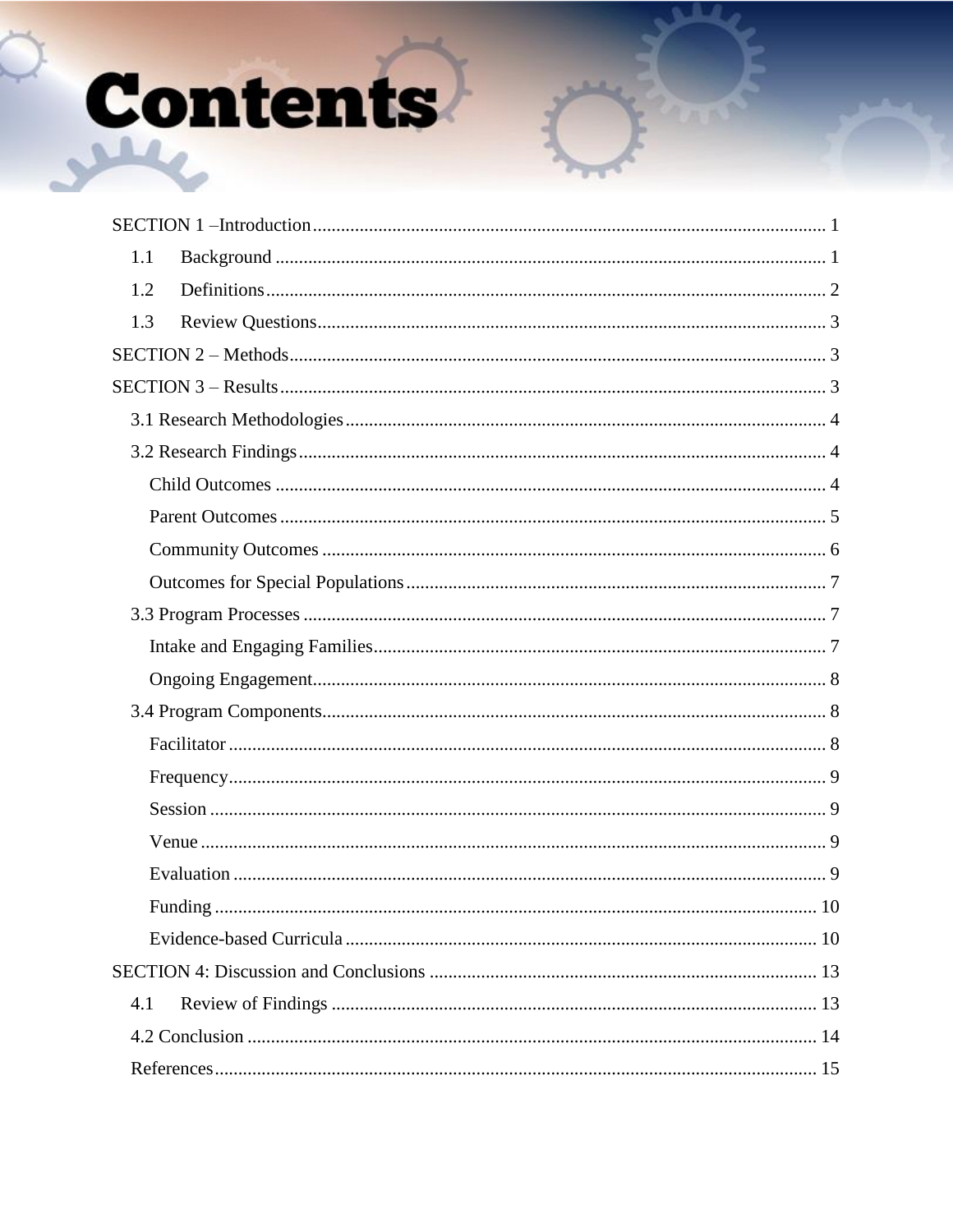# <span id="page-2-0"></span>**SECTION 1 –Introduction**

#### <span id="page-2-1"></span>**1.1Background**

This review was prepared for First 5 Ventura County on behalf of the EC LINC R2A Birth to Three Best Practices: Playgroups project to identify:

- Existing best practice models for playgroups;
- Use of evidence-based curricula:
- Protocols for intake, referrals and coordination of services;
- The role of playgroups in the continuum of services for early childhood;
- Financing; and
- Existing evaluation frameworks.

At the most basic level, a playgroup is defined as a regularly scheduled meeting of a consistent group of young children and their parents. Parents are typically seeking opportunities for their children to take part in supervised creative and social play, and frequently looking to build their own social connections with other parents in the community. Playgroups exist in various permutations, organized solely by parents or facilitated by various programs with a myriad of goals: child development, early intervention, school readiness, or parental support and education.

Facilitated playgroups tend to be built around the premise that providing sufficient familial support for early learning and development will help prepare children for future academic and social success. Research by Denham et al. (1991), showed that low social and emotional competence in a young child predicts academic performance in the first grade, regardless of cognitive skill level and family background and that this effect persists through even the later elementary years. Facilitated playgroups provide increased parental awareness of developmental milestones, the importance of providing early learning experiences, and can raise parental sensitivity and responsiveness. (Fraley et al., 2013)

Because playgroups differ in shape, execution, and targeted population, there is little quantitative evidence for the ideal playgroup format. Most studies have focused on the positive child development outcomes of playgroup participation, without regard to how playgroup services are delivered. Hancock et al., (2012) compared children's early learning competence and found that those who attended playgroups displayed higher early learning competence than children who had not attended playgroups, even after controlling for socio-economic factors and family composition.

More recently researchers have turned their attention to the benefits of playgroups for parents and communities, (McShane et al., 2016) stating that playgroups assist in strengthening communities as a whole, through "increasing trust, connectedness and volunteering, as well as the development and maintenance of knowledge and skills that contribute to informal and formal economies."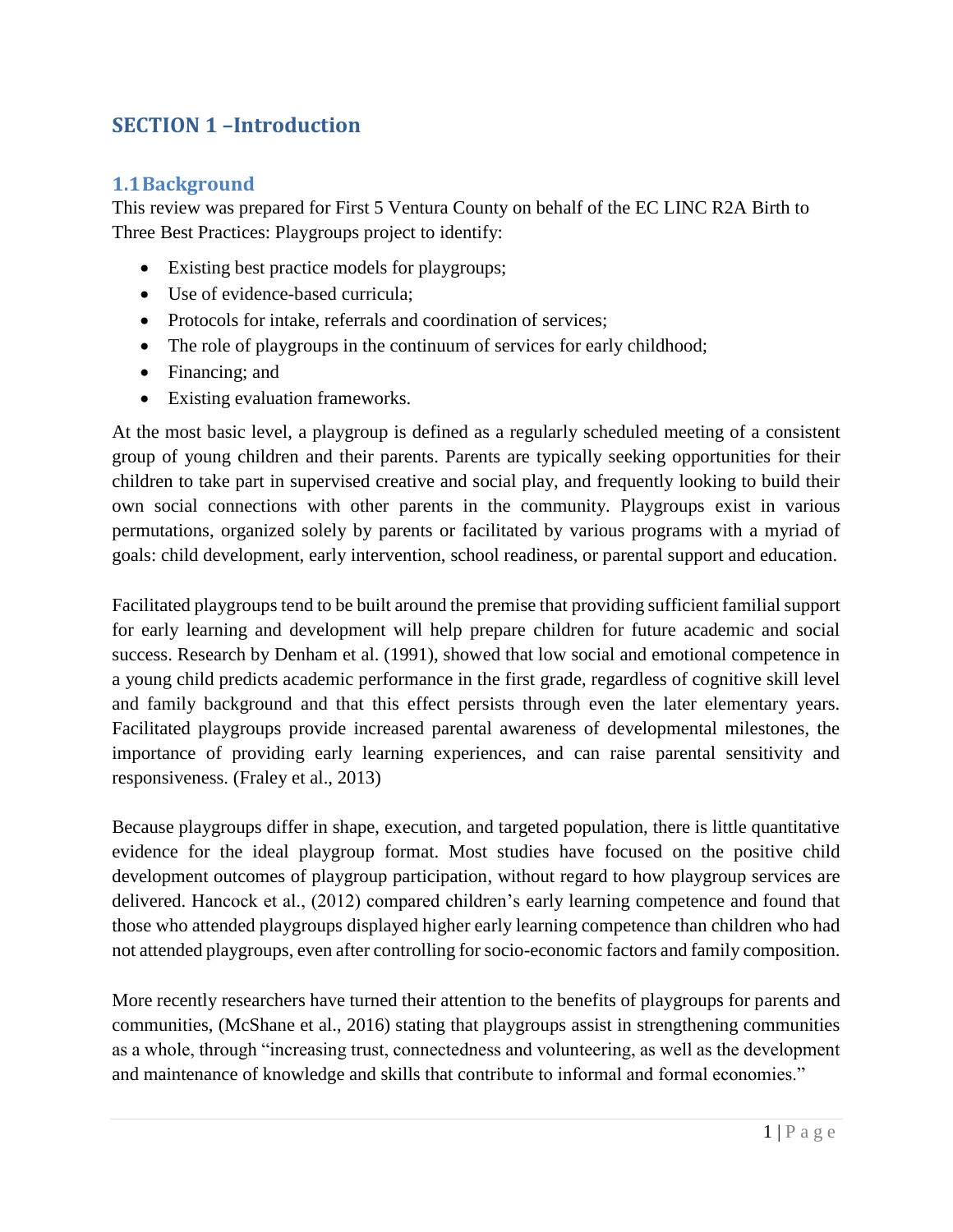Much of the research on playgroups is centered in Australia, where significant governmental effort has been expended in providing "supported playgroups' to targeted vulnerable populations, including culturally and linguistically diverse families, indigenous families, young parents, socially isolated parents, economically disadvantaged families, and those experiencing mental health issues or living with a disability (Commerford & Robinson, 2016). These supported playgroups employ a paid facilitator who guides the playgroup format and activities. Even within this government-supported approach, a variety of models and practice principles are used, so no one-true-way has emerged from the research. In the United States, the Substance Abuse and Mental Health Administration (SAMSHA) maintains a National Registry of Evidenced-Based Programs and Practices (NREPP). Within this database are several programs, such as Parents as Teachers and Triple-P Positive Parenting, which incorporate playgroups as an integral component. However, even within these models, the playgroups take several forms depending upon the needs of program participants, rendering it difficult to inform a substantive research base on the playgroup itself.

This literature review summarizes findings on outcomes for parents, children, communities, and special populations. It also provides information on playgroup processes and components, including successful facilitator characteristics, frequency, management committee practices, evaluation and funding.

#### <span id="page-3-0"></span>**1.2Definitions**

For the purposes of this review, the following definitions are used:

- Child Development Domains common assessment areas of child development include fine and gross motor skills, cognitive and language development, literacy, numeracy, and social and emotional functioning
- Community Playgroup a parent-initiated playgroup in which activities, venue, and participants are selected by parents.
- Evidenced-based Practice practices for which a research base has established that the practice is effective in achieving its objective.
- Facilitated Playgroup a program initiated playgroup in which activities, venue, and curricula are selected by a trained facilitator.
- Grey Literature research that is either unpublished or has been published in noncommercial form. Examples of grey literature include: government reports, policy statements, and issues papers.
- Parent the biological parent, adoptive parent, or any person acting in loco parentis with whom the child resides and who participates in the playgroup with the child.
- Parenting Education curricula or programs designed to increase parent knowledge and skills in regards to healthy child development and education, improve parent-child interactions, and increase family resiliency.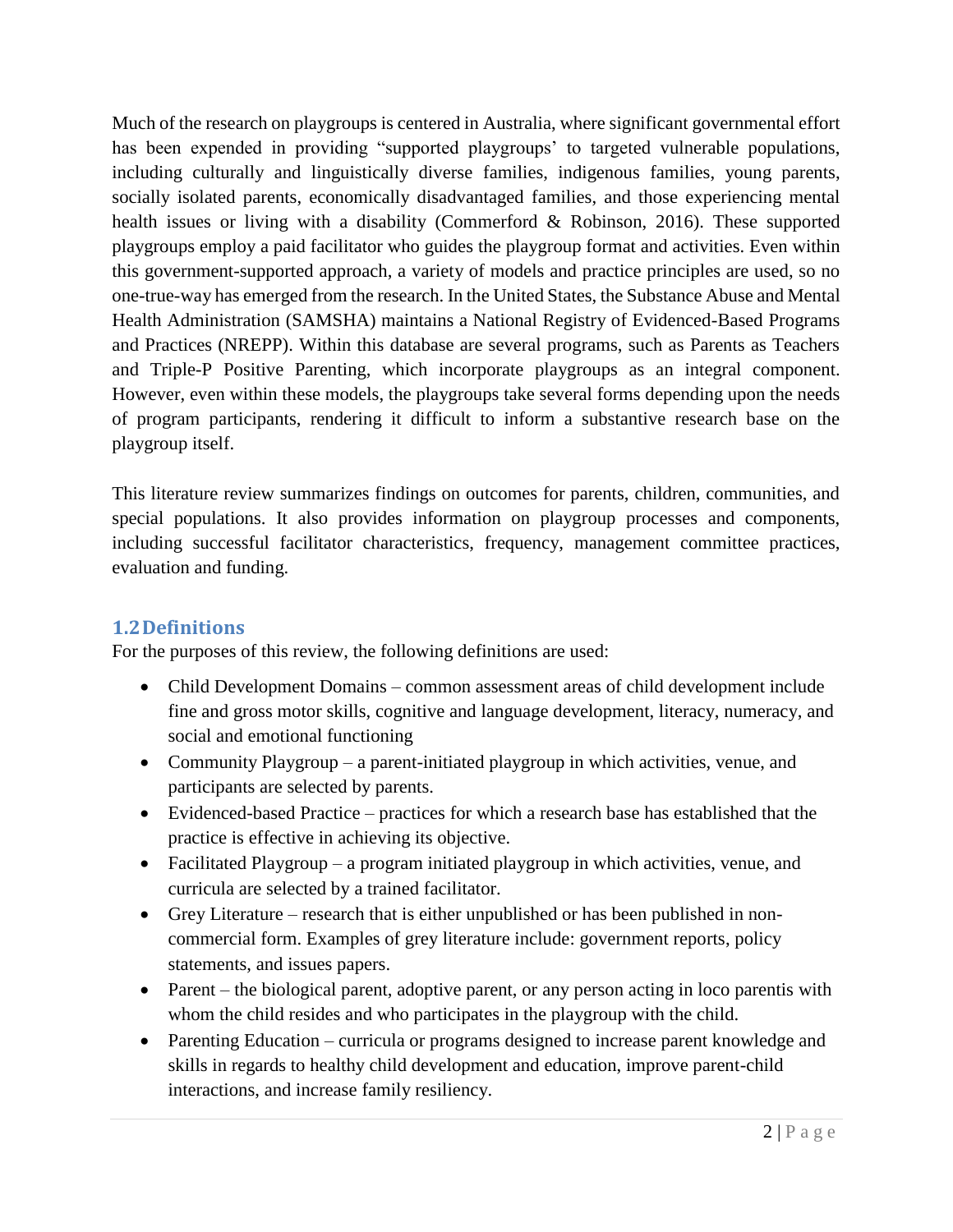- School Readiness possessing the skills, knowledge, and attitudes necessary for success in school. (Office of Head Start, 2015)
- Therapeutic Playgroup a playgroup in which activities, venue, and curricula are selected by a licensed therapist, such as an occupational or psychotherapist.

## <span id="page-4-0"></span>**1.3Review Questions**

The main inquiry for this review is: What evidence exists to guide playgroup best practices, including service models, curriculum, intake procedures, parent and child attendance and engagement, evaluation, and playgroup roles? Objectives for the review included:

- Identification of best practice models.
- Identification of evidence-based curriculum.
- Identification of the role of the playgroup in the early care continuum, including outcomes from participation for parents, children, communities, and special populations.
- Identification of best practices in playgroups as they pertain to the facilitator, frequency of dosing, the session, the venue, and funding.

# <span id="page-4-1"></span>**SECTION 2 – Methods**

The definition of playgroup for this literature review included both community, therapeutic, and facilitated playgroups. Studies qualifying for inclusion in this review were identified through academic databases (Marshall University Research Library) and online data sources. Search terms included: playgroup, playgroup\* OR program, parent education, infant AND playgroup, toddler AND playgroup, disabilities AND playgroup.

The broad search generated 2,406 articles. Fifty-one sources, a mixture of research articles and grey literature were used for this review. Articles were included if they investigated program components that were directed at both parents and young children, were held in a group setting, and the program was designed to cover at least one of the following: increase parental knowledge, link parents, enhance child development, build positive parent-child interactions, school readiness, or social skills development. Of that number, 268 articles and studies were excluded due to lack of relevance to the literature scan parameters. Within the United Kingdom, the term playgroup pertains to child groups in a preschool setting with or without parent involvement, resulting in the exclusion of 411 articles. Since this review focused on young children, 1,676 articles were excluded because the playgroup article studied children over the age of five.

#### <span id="page-4-2"></span>**SECTION 3 – Results**

The fifty-one articles selected for inclusion are summarized in this section. The section contains a discussion of outcomes of playgroup participation for children, parents, communities and special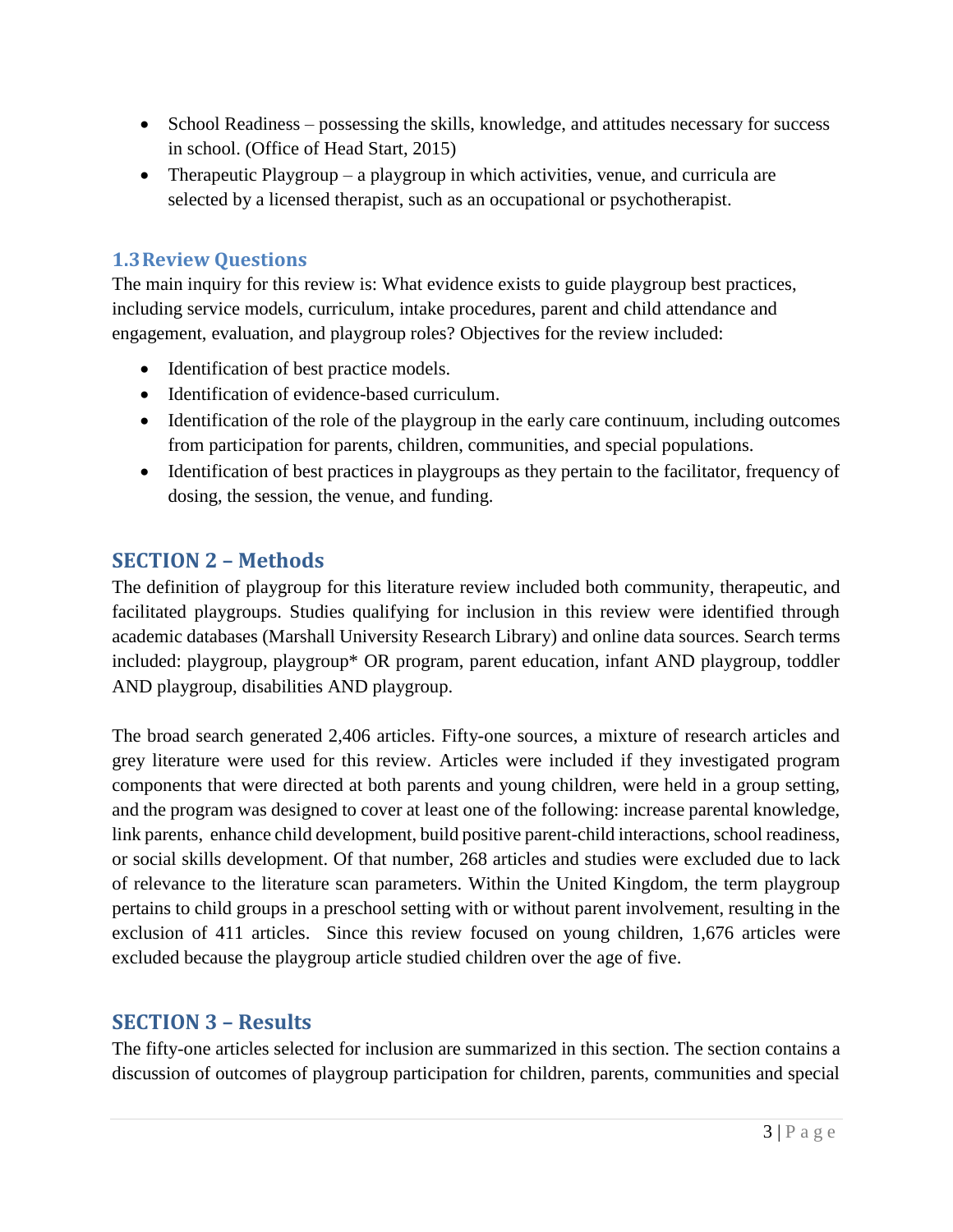populations. Also included are program processes, including intake procedures, and integral program components of playgroups.

## <span id="page-5-0"></span>**3.1 Research Methodologies**

As previously noted, very little experimentally designed research on playgroup practices exists. The majority of articles regarding playgroup practices and results are qualitative data, consisting of case studies, interviews, surveys and focus groups. There are significant sources of grey literature regarding playgroup practices, primarily originating in Australia.

# <span id="page-5-1"></span>**3.2 Research Findings**

#### <span id="page-5-2"></span>**Child Outcomes**

The majority of articles reported on child outcomes. Jackson (2009) reports that children in playgroups benefit from socialization and relationship building, and that playgroup participation assists in forming secure attachments and reduces separation anxiety. Denham et al., (2001) also observed secure attachments in playgroup participants from playgroups with positive emotional responsiveness; however, Denham's research found that children in playgroups "characterized by anger and negative emotional responsiveness are evaluated as lacking in social competence up to a year later." Therefore it is important that facilitators and parents work to ensure positive playgroup atmosphere and experiences.

The benefits to children from playgroup participation also include increased phonemic and phonological awareness, increased socio-emotional competence, and increased cognitive skills. (Deutscher et al., 2006; Evangelou & Sylvia, 2003; Evangelou et al., 2007; Freiberg et al., 2005; Hackworth et al., 2013). Whiten and Flynn (2010) report that playgroups are excellent settings for social learning experiences where children learn through observation and modeling by both adults and other children, a result replicated by Ferreira de Lucena and Pedrosa (2014).

Playgroups can also ease the transition to school entry. Knaus, Warren, and Blaxell, (2016) found that children who participated in a community playgroup held in a school setting in their preschool years experienced a smooth transition into kindergarten. Jackson (2009) stated that playgroup participation assisted children in adapting to transitions by helping "anxious children feel secure going to preschool and school settings." Docket et al. (2007) reported the same finding that children who participated in playgroups had more successful transition to school environments than children who did not participate in playgroups. Hancock et al., (2012) found that playgroup participation from birth to three could be used "to predict social-emotional functioning and learning competence." This study also found that: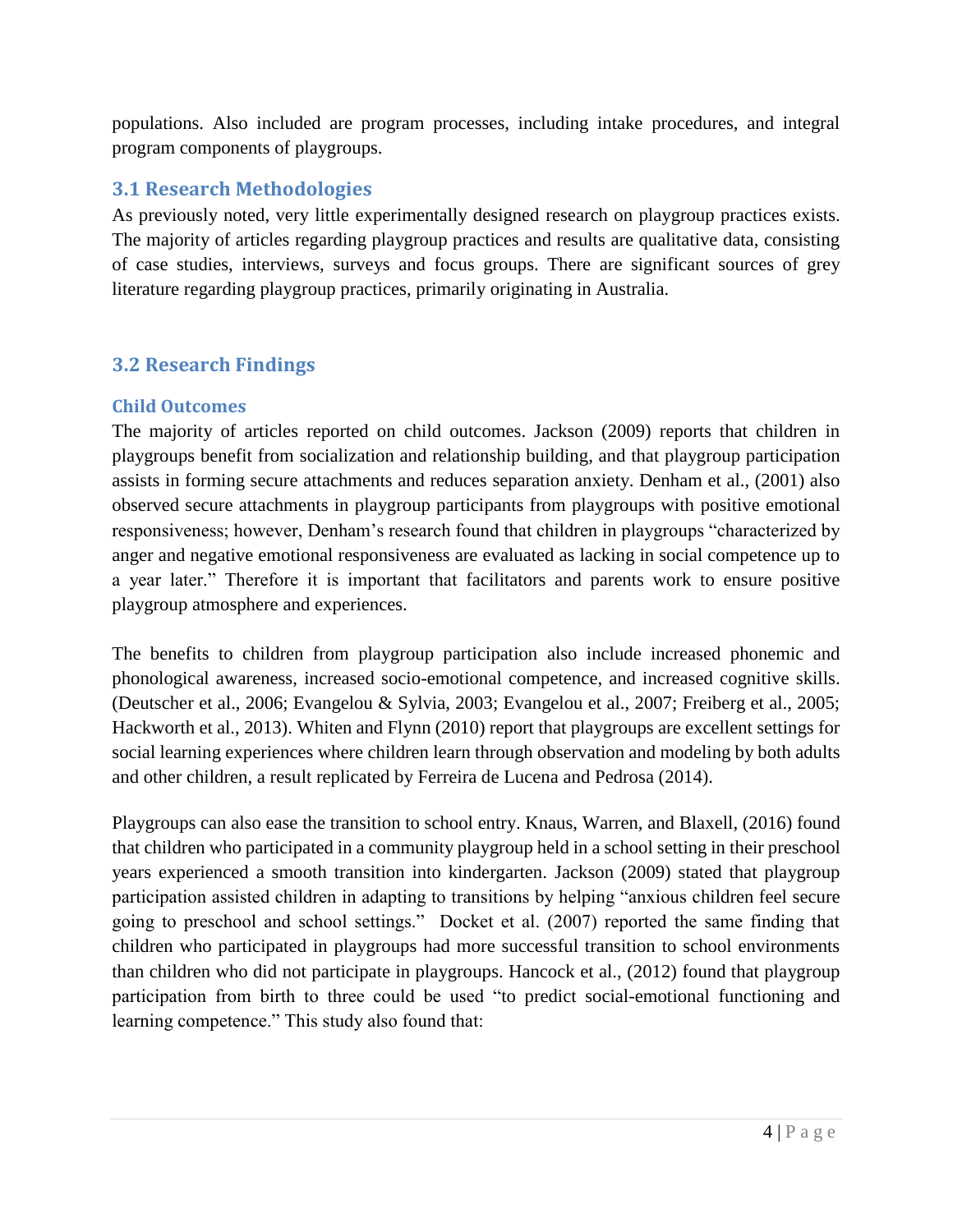"For learning competence, both boys and girls from disadvantaged families scored threefour points higher if they attended playgroup at ages birth-one year and two-three years compared to boys and girls from disadvantaged families who did not attend playgroup."

Other benefits of playgroups can include increased physical activity and reduced screen time. (Weber et al., 2014) Children in this study increased the number of hours spent in non-sedentary and outdoor activities after participating in a playgroup promoting active play.

Children with disabilities also reap gains from playgroup participation. Bekar et al., (2016) assigned children ages 2 to 4 with low scores on vital measures of adaptation to a peer playgroup using the Relationship for Growth and Learning curriculum. At the end of the intervention, children in the playgroup no longer had significant differences on vital measures of adaptation. Higher doses of the intervention, consisting of playgroup twice per week instead of once, was correlated with higher social competence and decreased behavioral problems among the sample group. Fabrizi, Ito, and Winston, (2016) demonstrated increased playfulness and responsiveness among children aged 15 months to 3years with special needs after participation in an 8 week playgroup with caregivers and a therapist. Guralnick and Groom (1987) identified playgroup settings as developmental opportunities for mildly delayed children to increase peer interactions and support social skills development. Bell, Lynn, and Kolvin (1989) also explored participation in a Developmental Play Therapy playgroup as a treatment modality for infants and found that it increased cooperative and creative play in children with special needs who previously displayed low social competence.

#### <span id="page-6-0"></span>**Parent Outcomes**

The second largest cluster of articles pertained to outcomes for parents. Bohr, et al., (2010) found that playgroup participation increased maternal sensitivity, parent confidence, and language interaction and decreased reported stress levels. French (2009) states that playgroups provide parents with opportunities for parent participation, social networking, training, observation of staff's professional practice, access to high quality early childhood services, language support, opportunities to identify early intervention needs, and information on how to access supports. Jackson (2011) notes that playgroups serve as friendship and social network supports to parents, including relational, peer, and emotional support. Jackson (2009) states that parents receive parenting role and information and resource support, as well as multidisciplinary support in a "nonclinical environment to connect with intervention specialists and social workers." McShane et al., (2016) state that playgroups provide parents a landscape of social care which provides a setting for non-formal learning and modeling of parenting practices. McShane further states that playgroups contribute to the personal development of parents allowing them to acquire new skills and knowledge. His research also states that playgroups can help parents develop social capital and build both institutional and social networks. Strange et al., (2014) give playgroups a central role of support due to changes in traditional community structures.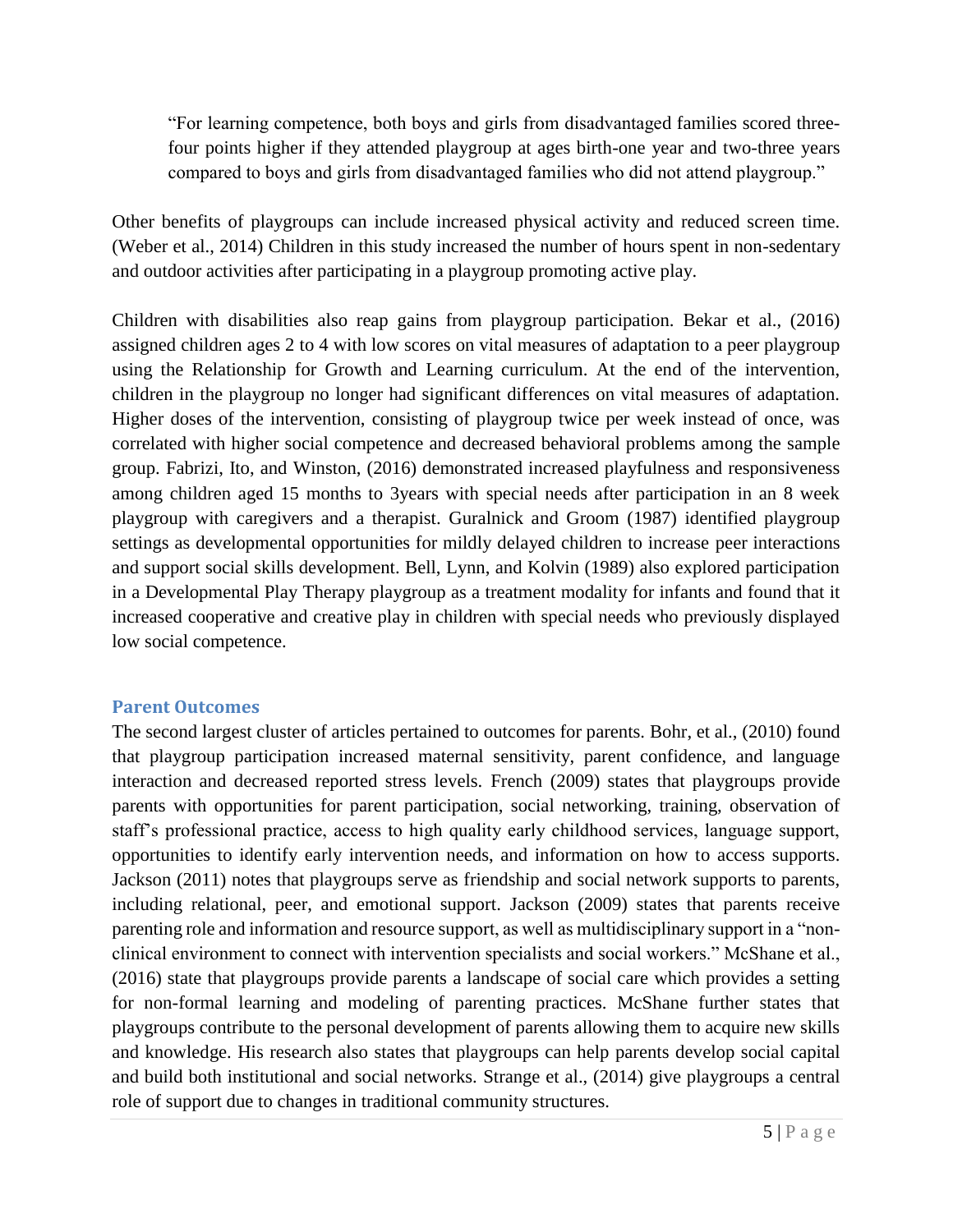Harman, Guilfoyle, and O'Connor (2014) explored why parents elected to attend playgroups. Respondents stated that parents attended to develop a sense of belonging and to seek validation as parents. Jackson (2011) framed reasons for attendance in eight categories:

- Friendship and Social Network Support
- Relational Support
- Peer Support
- Emotional Support
- Parenting Role Support
- Information and Resource Support
- Circle of Care Support
- Multidisciplinary Support

In affirmation of this increase of social capital and network support, Hancock et al., (2015) found that parents who participated in playgroups had more social connections four years after their children had aged out of playgroup participation than parents who had not participated in playgroups, stating that "persistent playgroup participation may act as a protective factor against poor social support outcomes."

Finally, parents experience positive outcomes for enhancing the early home learning environment if they engaged in playgroup participation. Nicholson et al., (2016) found that parents who participated in a parenting skills focused playgroup intervention observed increased parent verbal responsivity and increased early educational activity participation at home. Secondary effects of the intervention included parent reported "higher parenting confidence, increased wellbeing, increased child communication, socio-emotional and general development skills."

#### <span id="page-7-0"></span>**Community Outcomes**

McShane et al., (2016) explored ways in which the community as a whole benefitted from parent participation in playgroups and found that playgroup attendance builds social trust in communities and creates community cohesion that outlives direct participation in the playgroup. McShane states that "Social trust is a key element of community capacity building. Trust encourages cooperation and reciprocity, fosters knowledge sharing and facilitates business transactions." This study also noted that playgroups played an important role in helping new residents assimilate into the community, providing social and economic benefits.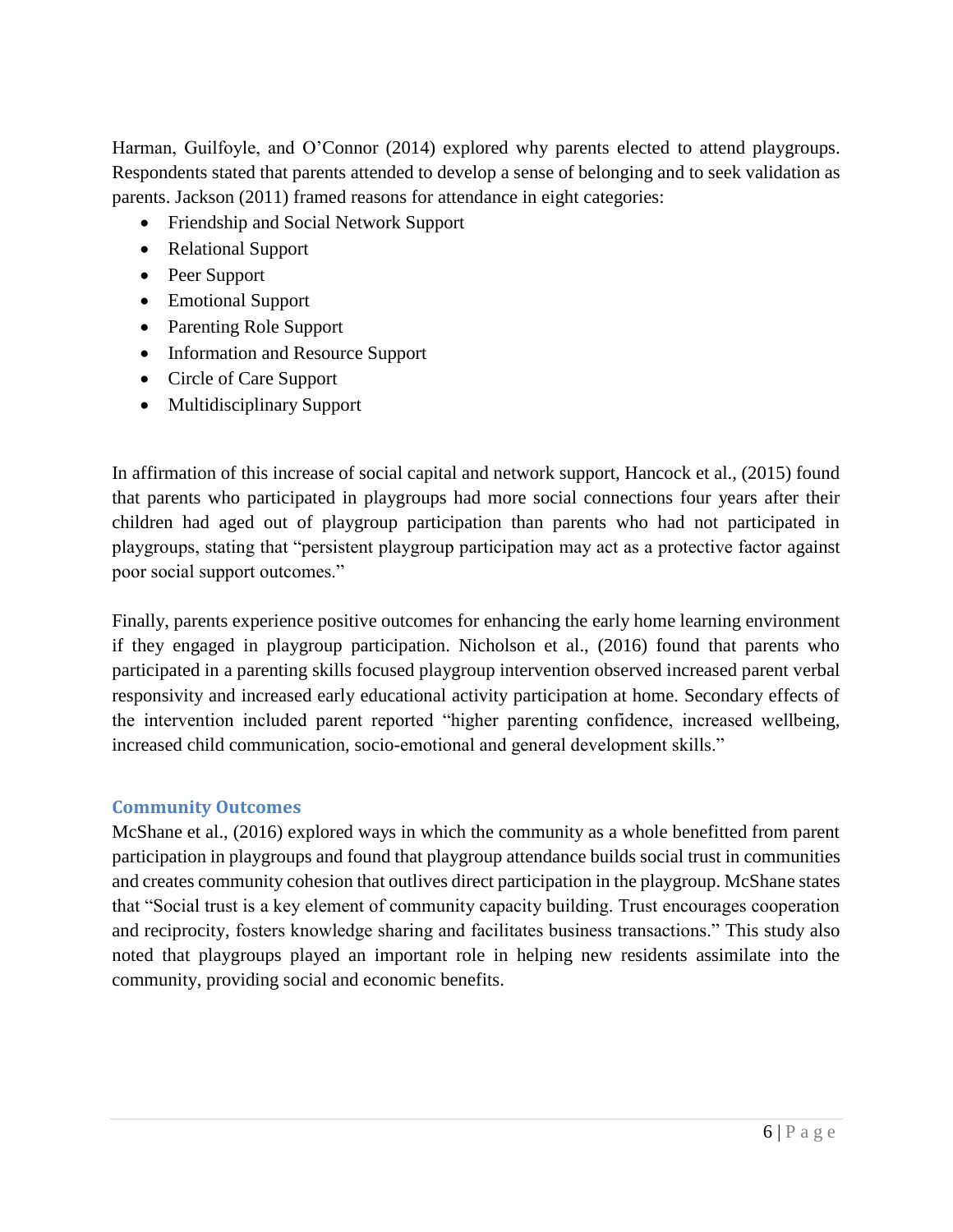#### <span id="page-8-0"></span>**Outcomes for Special Populations**

For bilingual or English as a Second Language learners, Pelletier and Corter (2005) found that bilingual support, in the form of a bilingual facilitator or assistant facilitator, in a playgroup setting assisted both the child and parent in acquisition of English speaking skills.

Warr et al., (2013) established that playgroup participation for migrant families assisted these families in achieving positive child well-being outcomes for their children, as well as serving as a soft point of entry to accessing other early childhood supports. New, Guilfoyle, and Harman (2015) found that playgroup participation for a group of African refugee families assisted them as they navigated "preparing for school, accessing supports, and experiences of transitioning to school."

In regards to foster children, Pears, Fisher, and Bronz, (2007) discovered that playgroups can serve as an effective intervention for foster children, who are at risk for adverse outcomes and low school-readiness. The intervention group attended a therapeutic playgroup twice weekly for seven weeks. The intervention group displayed higher social competence and self-regulation than the comparison group.

# <span id="page-8-1"></span>**3.3 Program Processes**

#### <span id="page-8-2"></span>**Intake and Engaging Families**

A few articles investigated best practices for intake processes that sustainably engage families in the program. Leske et al., (2015) found that indigenous families were more likely to participate in early childhood programs that interacted with families from a strengths-based approach, provided family supports including linkages with transportation, considered family situations and composition, and focused on relationship-building. Riggs et al., (2012) found that ensuring that the family had outreach from a consistent staff person from the program increased the rate of playgroup invitation acceptance, engagement, and attendance. The study conducted by Riggs also found that prearranged intake appointments for playgroup entry raised engagement over passive informal community notifications such as bulletin board postings. Additionally, the study noted that the cultural competence of the intake worker impacted family engagement. Basu, Salisbury, & Thorkildsen (2010) report that intake workers should take a collaborative consultative approach and consider both the parent's and the child's needs from the service. This study reported increased levels of parent participation under this method.

French, (2009) recommends that programs need to acknowledge and plan playgroup sessions around parents' employment and financial responsibilities. She also recommends sharing some playgroup tasks to encourage ownership among participants. Additionally, French recommends that playgroup policies and procedures are conveyed to parents clearly.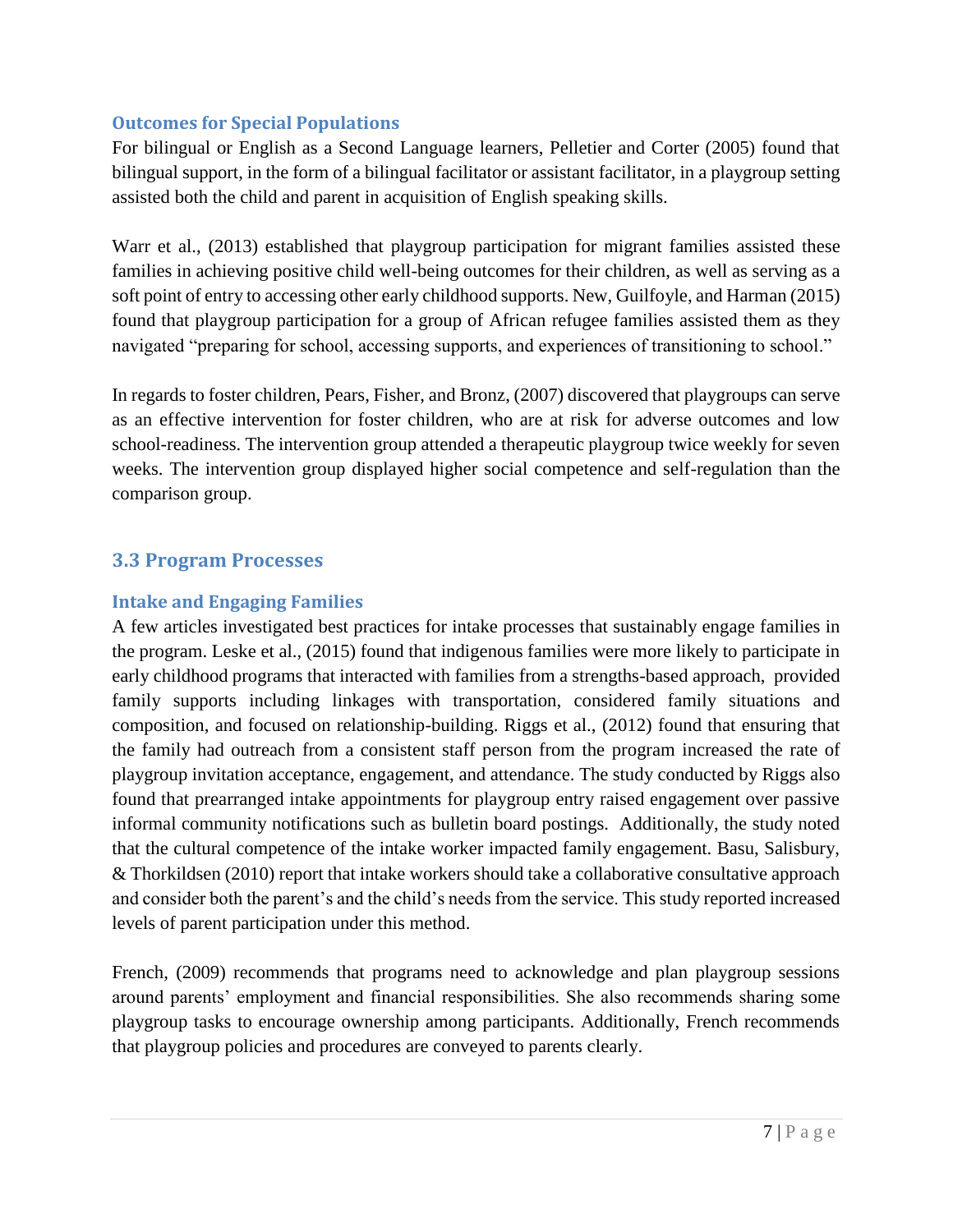#### <span id="page-9-0"></span>**Ongoing Engagement**

Johnston and Sullivan, (2004) report higher rates of ongoing attendance if the playgroup provides novel, stimulating content. The study reports that higher rates of attendance were also correlated with personal invitations, a consistent facilitator, a welcoming comfortable physical environment, high quality toys and resources, and a strong link with the local community.

# <span id="page-9-1"></span>**3.4 Program Components**

#### <span id="page-9-2"></span>**Facilitator**

The playgroup facilitator is the linchpin for successful outcomes. A significant portion of the literature concerns the characteristics of a good playgroup facilitator. Gahan and Broughton (2010) recommend that facilitators display teamwork and have aligned staff beliefs and practices. Forry et al., (2011) state that three key areas affect the facilitator's effectiveness. The first is attitude, which encompasses "feelings about and perceptions of families." The second is knowledge, which includes self-knowledge, as well as community, cultural, and conceptual and theoretical knowledge about children and families. The third area is behaviors, including relational ability and "goal-oriented practices." Cummings and Wong (2008) identified additional traits that are important in facilitators, which include: a focus on playgroup goals; a family-centered approach; an ability to empathize; cultural sensitivity; and an ability to validate parents as experts on their children. Jackson, (2009) concurs that facilitators must use family-centered practices, have a good knowledge base of the local service system, develop and maintain effective interpersonal skills to foster trust and engagement, create a space for families, and have a good foundation in child development. Morgan et al., (2013) add additional factors for facilitator success include cultural competence and second language skills if needed by the community.

Facilitators also play a crucial role in ensuring playgroup cohesion. Gibson, Harman, and Guilfolyle, (2015) found that playgroups that lacked facilitators could lead to some participants feeling "left out" of activities, especially those participants from disadvantaged backgrounds. McFarland et al., (2012) also noted that facilitators could assist school transitions through relationship building between parents and teachers, by helping teachers to understand the importance of including parents.

Rhodes and Hennessy, (2000) note that ongoing professional development for facilitators is necessary. When facilitators participated in training, children displayed higher levels of complex social and cognitive play. Rhodes and Hennessy also observed higher levels of caregiver sensitivity and positive relationships among facilitators who participated in ongoing professional development.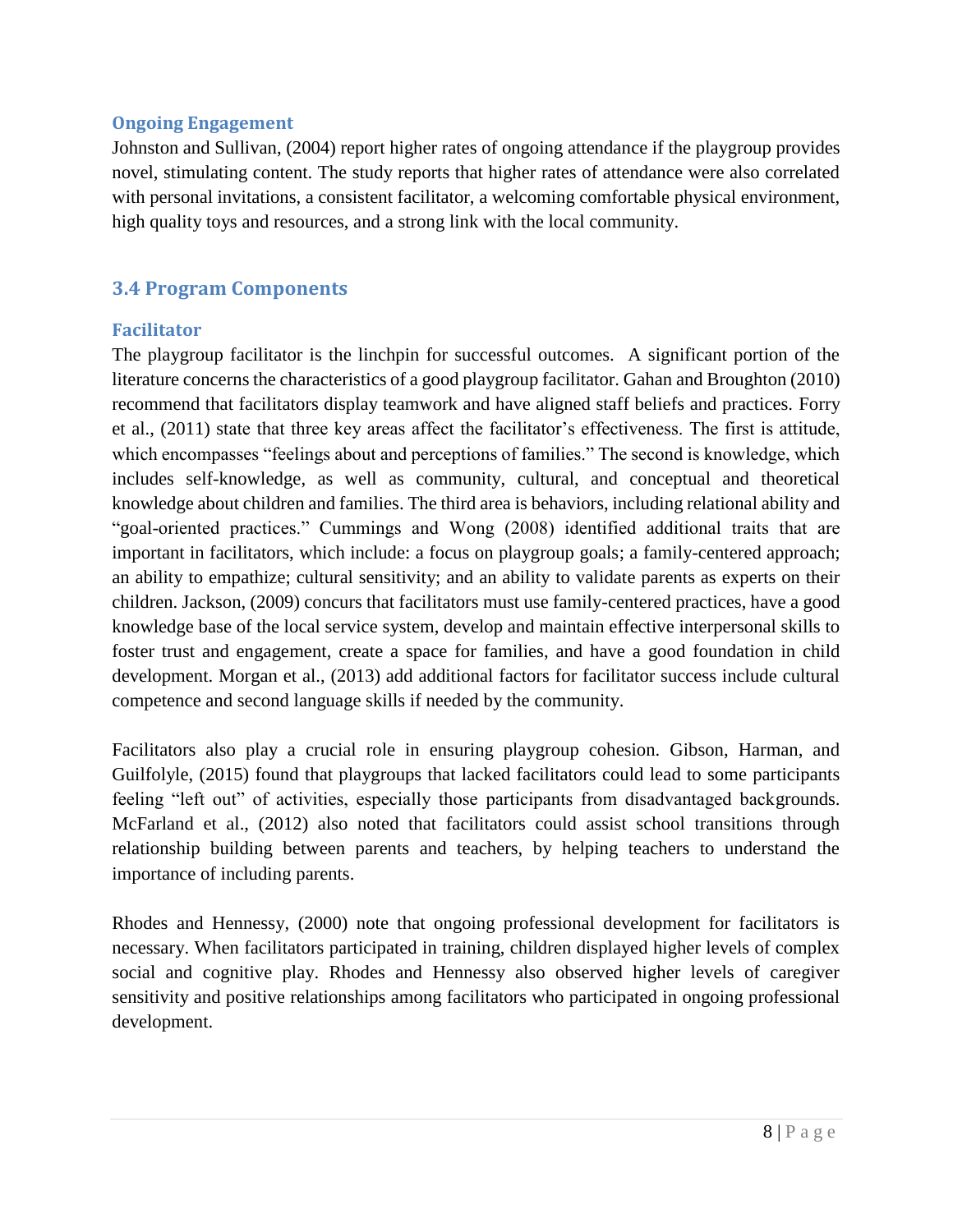#### <span id="page-10-0"></span>**Frequency**

Frequency in this context refers to how often the playgroup meets. There is limited research on the differences in frequency of meeting. Of the thirty-four facilitated playgroups reviewed by Williams et al., (2015) all met on a weekly basis. Bekar et al., (2016) did report higher outcomes for children with disabilities if the playgroup met twice per week.

#### <span id="page-10-1"></span>**Session**

French, (2009) and Eddy, (2003) recommend that playgroup sessions follow a consistent routine, beginning with free play, then a group activity, and should engage adults as partners in play. Evangelou et al., (2013) suggests that a playgroup session should include all of the following activities: parent-child play, parent discussions, outdoor and indoor play, music, group story, and free play. This article also noted that 'children are fond of unusual resources." Williams et al., (2015) noted that group size fluctuated from as small as six to as large as fifteen.

#### <span id="page-10-2"></span>**Venue**

French (2009) recommends holding the playgroup in an established venue that has a literacy rich, child-centered environment. Morgante, (2013) notes that different materials and resources encourage different types of play activities, with domestic materials and toys encouraging social play, while art supplies, sand and water tables, and puzzles elicit parallel or solitary play. Areas large enough to provide gross motor activities also contributed to social play. McLean et al., (2014) cited the benefits of locating playgroups for young children within schools, stating that families who participated in school-located venues built social connections with the school and felt connected to the school community.

#### <span id="page-10-3"></span>**Evaluation**

While most of the literature reviewed did evaluate the effectiveness of playgroups overall, none of the literature studied direct evaluation of playgroup practices and procedures for playgroups. For direct evaluation of playgroup practices, most playgroups in the literature used parent surveys to assess participant satisfaction with playgroup services. Other playgroup programs employ a pretest and post-test modality to measure parenting skills changes or changes in home early learning practices. (Williams et al., 2015). Additional methods of playgroup evaluation include providing playgroup facilitators with a supervisor trained in observation, collaboration, and reflective supervision. The supervisor observes the facilitator's direct practices with families, and shapes supervisory support to the facilitator to build on established competencies and strengthen areas that need development.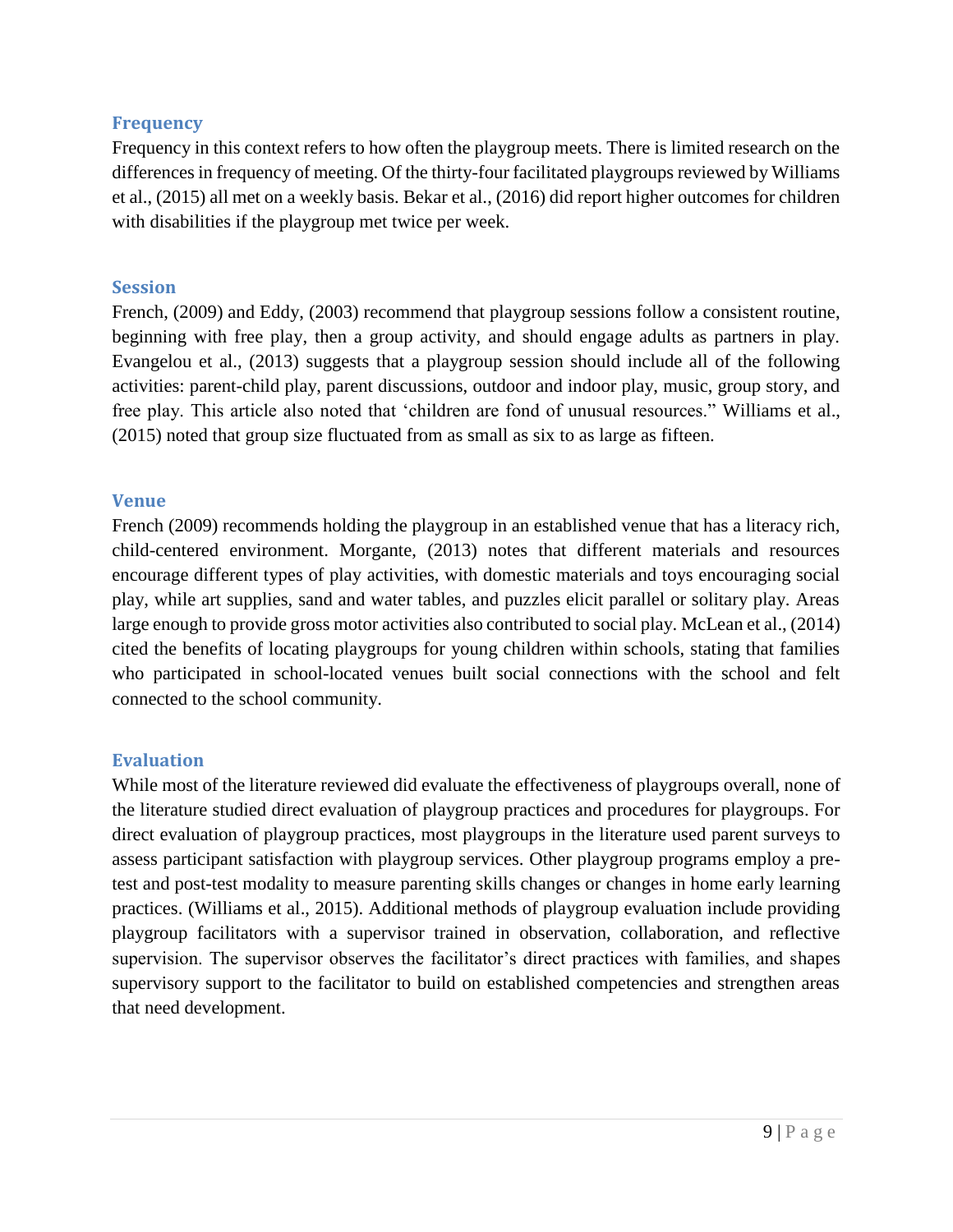#### <span id="page-11-0"></span>**Funding**

None of the literature reviewed addressed funding sources for playgroups. French, (2009) did have recommendations for potential funding sources, which include grants, foundations, and governmental support. French recommended that organizations wishing to begin or sustain a playgroup take the following steps:

"…. Engage in thoughtful, inclusive planning, have strong leadership, prepare, take a collaborative approach and acknowledge that building a high quality initiative takes time."

French also stated that sustainable playgroup practices required support at the national, regional, and local level. While no current research exists on best practices for funding playgroups, common methods of funding playgroups include federal funds from programs such as Early Head Start, Community Based Child Abuse Prevention, and Maternal Infant Early Childhood Home Visiting. Some playgroups also charge parents a participation fee, although this practice is less common. Therapeutic playgroups offered by licensed therapists can access funding sources available through eligible health insurance benefits.

#### <span id="page-11-1"></span>**Evidence-based Curricula**

None of the literature reviewed quantitatively evaluated evidence-based curricula. However, SAMSHA's National Registry of Evidence-based Programs and Practices lists the following programs as effective, evidence-based curriculum and programs for the listed domains and would be suitable for use in a playgroup:

| <b>Curriculum</b>       | <b>Rated Outcomes</b>                        | <b>Description</b>                                                                                                                                                                                                                                                                                                                                                                                                                                                                                                                                                                                                                                                                                                                                                            |
|-------------------------|----------------------------------------------|-------------------------------------------------------------------------------------------------------------------------------------------------------------------------------------------------------------------------------------------------------------------------------------------------------------------------------------------------------------------------------------------------------------------------------------------------------------------------------------------------------------------------------------------------------------------------------------------------------------------------------------------------------------------------------------------------------------------------------------------------------------------------------|
| Conscious<br>Discipline | Social Functioning/<br>Competence            | Conscious Discipline is an early childhood, social<br>emotional learning (SEL) program that aims to modify<br>teacher and child behavior in order to create classrooms                                                                                                                                                                                                                                                                                                                                                                                                                                                                                                                                                                                                        |
|                         | Educational<br>Achievement and<br>Attainment | based on safety, connection, and problem solving<br>instead of external rewards and punishments.<br>Conscious Discipline's goal is to create a system wide,<br>relationship-based, community model for behavior<br>management, called the "School Family." The core<br>components of Conscious Discipline center on building<br>skills in teachers that allow them to develop SEL skills<br>and competencies in children, and promote cooperation<br>and the development of connections between and<br>among adults and children. These goals are promoted<br>through program activities that involve intensive<br>teacher training and self-study; coaching<br>and<br>continuing support for teachers as they deploy key<br>conceptual components in the classroom and model |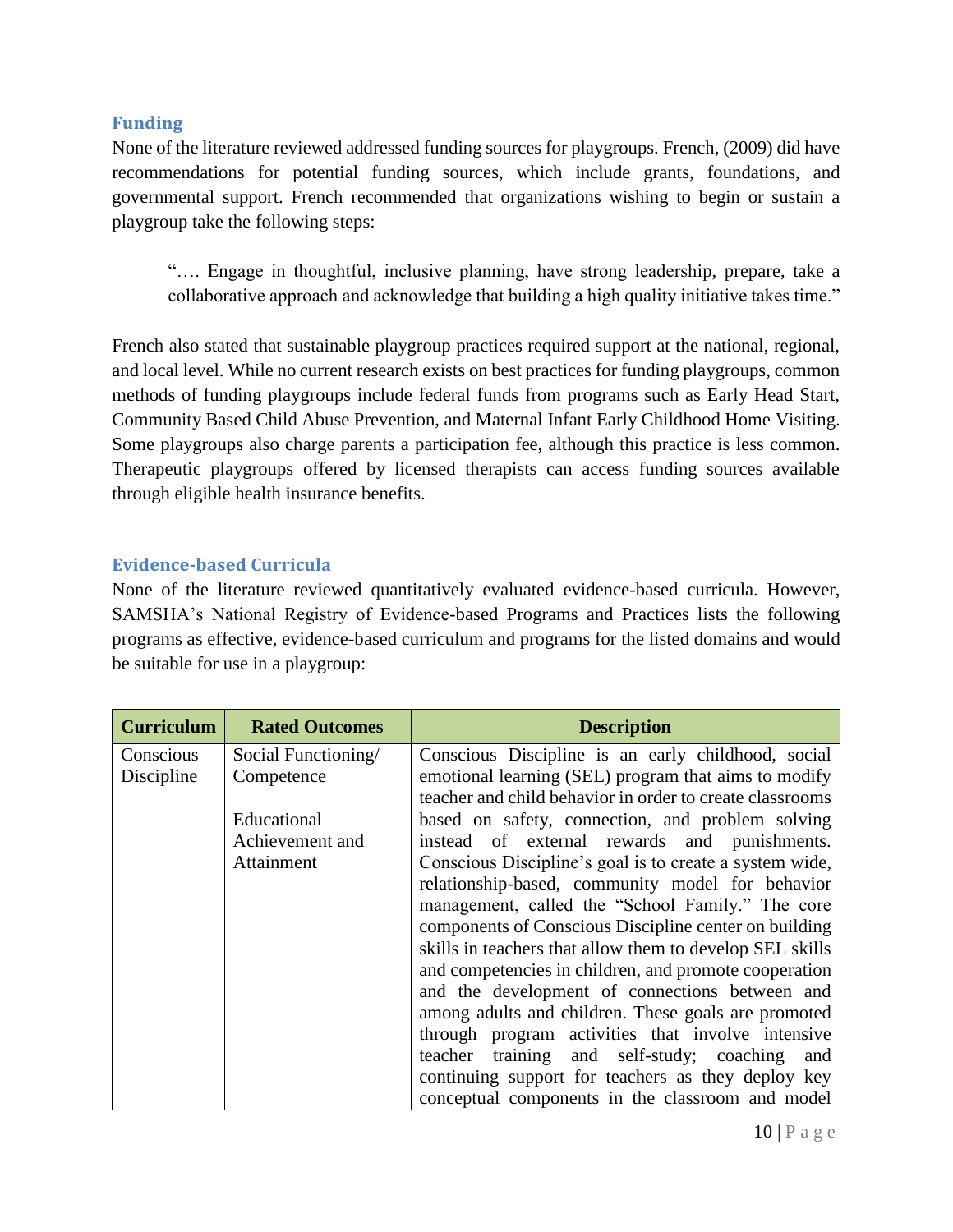|                         |                              | behaviors; and exposure of students to various social                                                             |
|-------------------------|------------------------------|-------------------------------------------------------------------------------------------------------------------|
|                         |                              | opportunities, including schoolwide opportunities and                                                             |
|                         |                              | practice of skills.                                                                                               |
| <b>Curriculum</b>       | <b>Rated Outcomes</b>        | <b>Description</b>                                                                                                |
| Early                   | Disruptive Behavior          | Early Pathways is a home-based, mental health services                                                            |
| Pathways                |                              | program, which is designed to treat and prevent                                                                   |
|                         | Social Functioning/          | disruptive behaviors in young children. The program                                                               |
|                         | Competence                   | following<br>comprises<br>the<br>four<br>components:                                                              |
|                         |                              | strengthening the parent-child relationship through<br>child-led<br>developmentally                               |
|                         | Family-child<br>Relationship | maintaining<br>play,<br>appropriate expectations of children and cognitive                                        |
|                         |                              | methods for calmly and thoughtfully responding to                                                                 |
|                         | <b>General Functioning</b>   | disruptive behaviors, using positive reinforcement to                                                             |
|                         | and Well-being               | strengthen prosocial behavior, and using time-limited                                                             |
|                         |                              | strategies (time-outs, redirection, ignoring) for reducing                                                        |
|                         | <b>Parenting Behaviors</b>   | disruptive behaviors. The typical program duration is                                                             |
|                         |                              | between 8 and 10 sessions, with early sessions focusing                                                           |
|                         |                              | on parent-child relationships and later sessions                                                                  |
|                         |                              | focusing on discipline strategies.                                                                                |
| The                     | Intellectual                 | The HighScope Curriculum is an early childhood                                                                    |
| HighScope<br>Curriculum | performance                  | education program for children ages birth to 5 years.                                                             |
|                         | Vocabulary                   | Designed for children with or without special needs and<br>socioeconomic<br>from<br>diverse<br>backgrounds<br>and |
|                         |                              | ethnicities, the program aims to enhance children's                                                               |
|                         | Educational                  | cognitive, socioemotional, and physical development,                                                              |
|                         | achievement                  | imparting skills that will help children succeed in                                                               |
|                         |                              | school and be more productive and responsible                                                                     |
|                         | Employment rate and          | throughout their lives. The curriculum is based on the                                                            |
|                         | earnings                     | view that children are active learners who learn from                                                             |
|                         |                              | what they do as well as what they hear and see. It offers                                                         |
|                         | Criminal arrests             | a balance of activities planned by children (e.g., playing                                                        |
|                         | Socioemotional               | with toys, games) and those planned by adults (e.g.,                                                              |
|                         | development                  | group time, field trips, special events) They engage in<br>individual and social play and in small-group and      |
|                         |                              | whole-group activities, thereby developing initiative, a                                                          |
|                         |                              | sense of responsibility, social cooperation, and                                                                  |
|                         |                              | individual competence. The curriculum has a version                                                               |
|                         |                              | for infants and toddlers (birth to 3 years) and a version                                                         |
|                         |                              | for preschool children (3 to 5 years).                                                                            |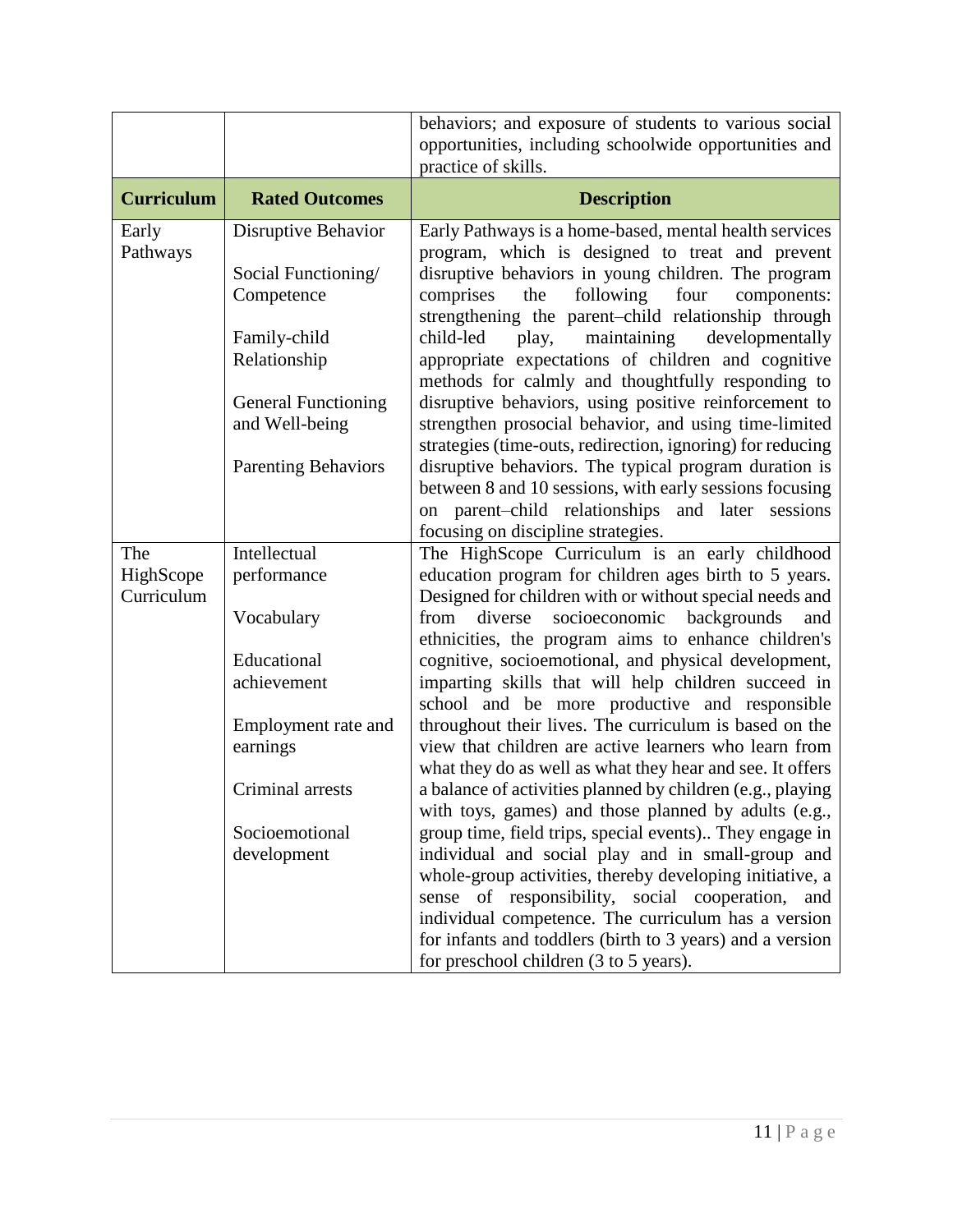| <b>Curriculum</b>   | <b>Rated Outcomes</b>  | <b>Description</b>                                                                                                 |
|---------------------|------------------------|--------------------------------------------------------------------------------------------------------------------|
| Incredible<br>Years | Parenting skills       | The Incredible Years parent programs. Three training<br>programs are available for parents of babies and           |
|                     | Child externalizing    | toddlers (up to 30 months), preschoolers (3-5 years),                                                              |
|                     | problems               | and school-age children (6-12 years). The lengths of the                                                           |
|                     | Child emotional        | parent programs vary from 12 to 20 weekly group<br>sessions (2-3 hours each). The programs focus on                |
|                     | literacy, self-        | strengthening<br>parent-child<br>interactions<br>and                                                               |
|                     | regulation, and social | relationships, reducing harsh discipline, and fostering                                                            |
|                     | competence             | parents' ability to promote children's social, emotional,<br>and language development. In the programs for parents |
|                     | Teacher classroom      | of preschoolers and school-age children, participants                                                              |
|                     | management skills      | also learn how to promote school readiness skills; in<br>addition, these parents are encouraged to partner with    |
|                     | Parents' involvement   | teachers and become involved in their children's school                                                            |
|                     | with the school and    | experiences to promote children's academic, social                                                                 |
|                     | teachers               | skills, and emotional self-regulation and to reduce                                                                |
|                     |                        | conduct problems. Each program includes protocols for                                                              |
|                     |                        | use as a prevention program or as a treatment program                                                              |
|                     |                        | for children with conduct problems and attention-<br>deficit/hyperactivity disorder.                               |
| ParentCorps         | Parenting practices    | ParentCorps is a culturally informed, family-centered                                                              |
|                     |                        | preventive intervention designed to foster healthy                                                                 |
|                     | Child behavior         | development and school success among young children                                                                |
|                     | problems               | living in low-income<br>$\frac{1}{2}$ (ages 3-6) in families                                                       |
|                     |                        | communities. ParentCorps helps parents promote their                                                               |
|                     | Parent involvement in  | children's social, emotional, and self-regulatory skill                                                            |
|                     | school                 | development and effectively partner with early<br>childhood educators to advance their children's                  |
|                     | Academic               | behavioral and academic functioning, mental health,                                                                |
|                     | achievement            | and physical development. ParentCorps is implemented                                                               |
|                     |                        | through a weekly series of fourteen 2-hour group                                                                   |
|                     |                        | sessions, which occur concurrently for parents and                                                                 |
|                     |                        | children. Groups include approximately 15 participants                                                             |
|                     |                        | and are held in early childhood education or child care<br>settings.                                               |
|                     |                        |                                                                                                                    |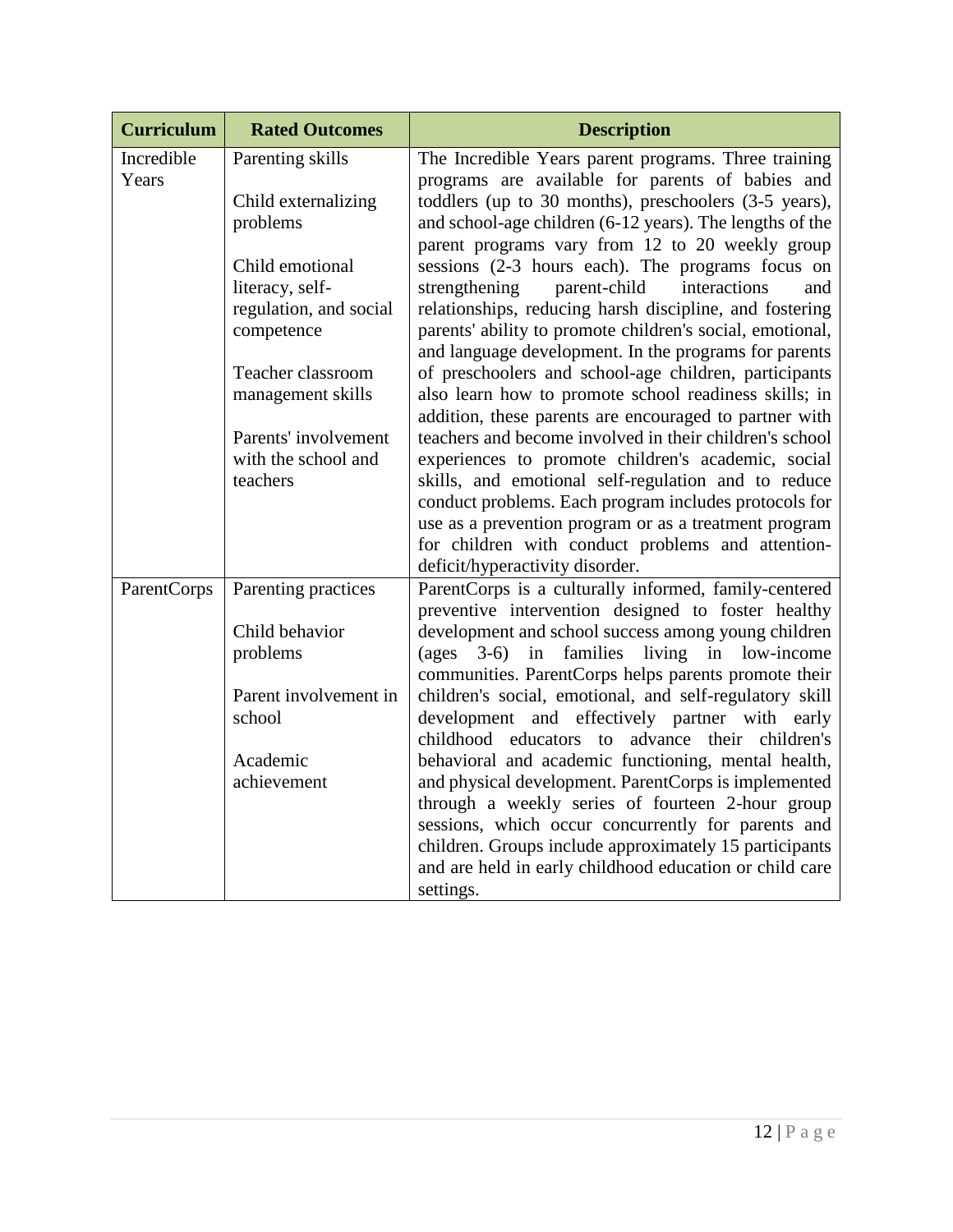| <b>Curriculum</b> | <b>Rated Outcomes</b> | <b>Description</b>                                                                                              |
|-------------------|-----------------------|-----------------------------------------------------------------------------------------------------------------|
| Parents as        | Cognitive             | Parents as Teachers (PAT) is an early childhood family                                                          |
| <b>Teachers</b>   | development           | support and parent education home-visiting model.<br>Families may enroll in Parents as Teachers beginning       |
|                   | Mastery motivation    | with pregnancy and may remain in the program until the<br>child enters kindergarten. Based on theories of human |
|                   | School readiness      | empowerment, self-efficacy,<br>ecology,<br>and<br>developmental parenting, Parents as Teachers involves         |
|                   | Third-grade           | the training and certification of parent educators who                                                          |
|                   | achievement           | work with families using a comprehensive research-                                                              |
|                   |                       | based and evidence-informed curriculum. Parent                                                                  |
|                   |                       | educators work with parents to strengthen protective                                                            |
|                   |                       | factors and ensure that young children are healthy, safe,                                                       |
|                   |                       | and ready to learn. The goals of the model are to                                                               |
|                   |                       | increase parent knowledge of early childhood                                                                    |
|                   |                       | development, improve parenting practices, provide                                                               |
|                   |                       | early detection of developmental delays and health<br>issues, prevent child abuse and neglect, and increase     |
|                   |                       | children's school readiness and school success.                                                                 |
|                   |                       | Different curriculum materials are used for those                                                               |
|                   |                       | working with families of children up to age 3 and those                                                         |
|                   |                       | working with families of children from age 3 to                                                                 |
|                   |                       | kindergarten.                                                                                                   |

Williams et al., (2015) reports that playgroups covered in their study used a range of curriculum, including Parents and Children Experiencing Success (PACES), Peers Early Education Partnership (PEEP), Preschool Intervention Program (PIP), Sing and Grow, and Parent-Child Mother Goose Program. Williams et al., did not study whether one of these curricula was more effective than another.

# <span id="page-14-0"></span>**SECTION 4: Discussion and Conclusions**

#### <span id="page-14-1"></span>**4.1Review of Findings**

The research strongly suggests that the playgroup occupies an important place in the early care continuum, assisting both children and their parents in the transition from early childhood to school. Children learn to develop secure attachments, reduce anxiety, and can transition smoothly between activities and settings. Playgroups are inclusive, non-stigmatizing ways that parents can access early intervention and other needed supports. Playgroups also provide children with disabilities or other delays safe spaces to acquire necessary cognitive and social skills. Foster children especially benefit from therapeutic playgroups, where they can build school-readiness skills in supportive environments.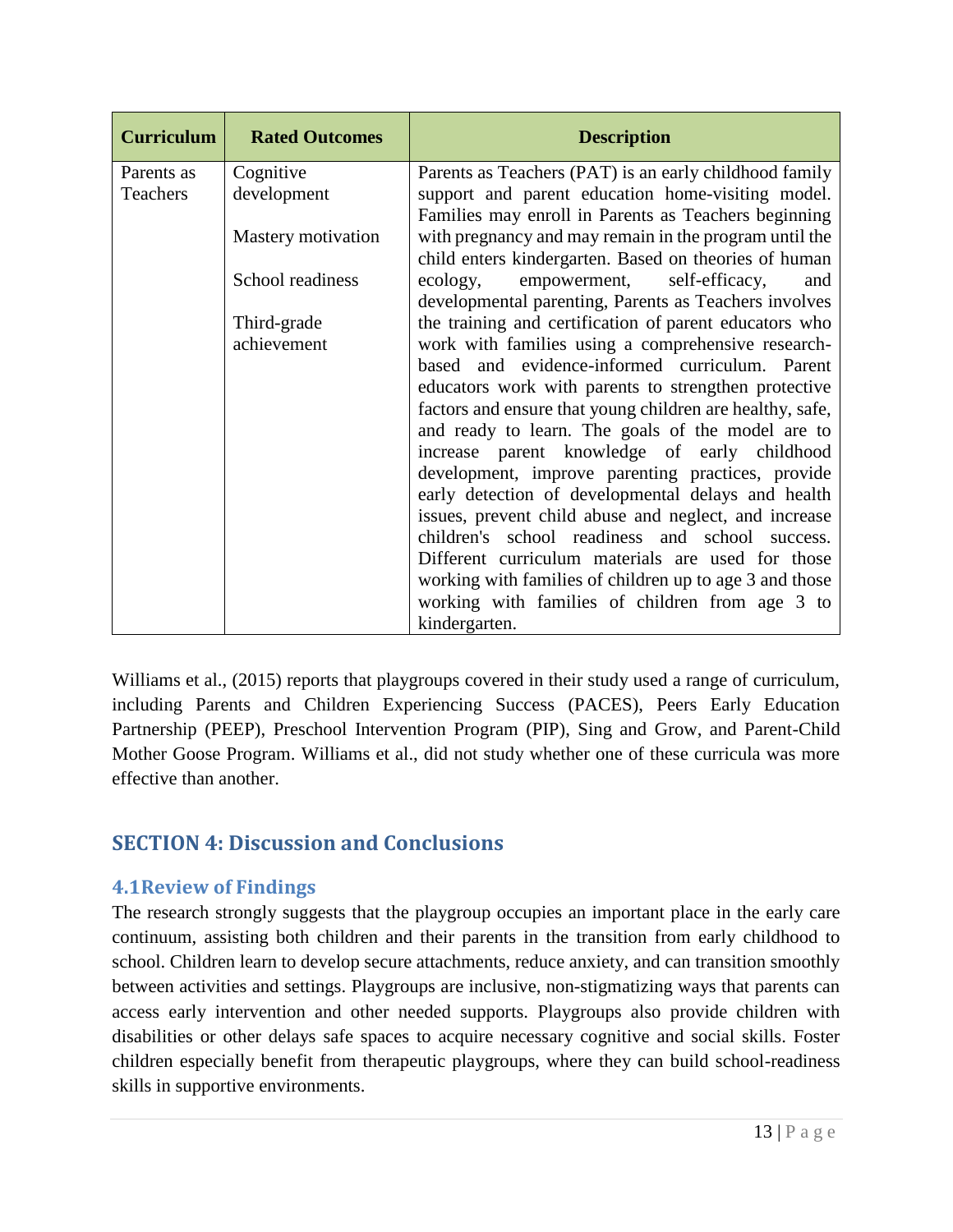Parents who participate in playgroups find themselves with increased social supports and a deeper connection to their communities. Playgroups can also assist immigrants and other culturally and linguistically diverse families integrate into their new, chosen communities. Playgroups often provide parents with a first step towards community involvement.

The research shows that there are several playgroup ingredients vital to creating a safe and secure space for parents and children to achieve effective and positive outcomes. The facilitator must be culturally competent and approach families from a strengths-based, family-centered viewpoint. The facilitator must also engage in ongoing professional development. The venue must be childcentered and contain sufficient, high quality resources and adequate space for activities. The playgroup session itself should include parent-child play, parent discussions, outdoor and indoor play, music, group story, and free play. The research demonstrates that most playgroups operate on a once-per-week basis; however, children who have more intensive developmental needs benefitting from higher dosing.

Although none of the literature reviewed showed compelling evidence for one curriculum over another, a review of SAMSHA's NREPP yielded six curricula with strong evidence bases designed for use in playgroup practice.

Programs seeking to implement playgroups should involve the community to assess needs and capacity. Then they should use that information to encourage funding buy-in from national and local legislators, local social service agencies, communities, and charitable foundations.

#### <span id="page-15-0"></span>**4.2 Conclusion**

While no one-true-way to implement a playgroup was identified in the review, research does provide substantial guidance in shaping playgroup practice both to achieve a variety of developmental goals and significantly improve outcomes for children, families, and communities. The research heavily supports playgroups as a modality for parenting education, enhancing child development, supporting school-readiness and early literacy skills, and increasing parenting confidence and connectedness.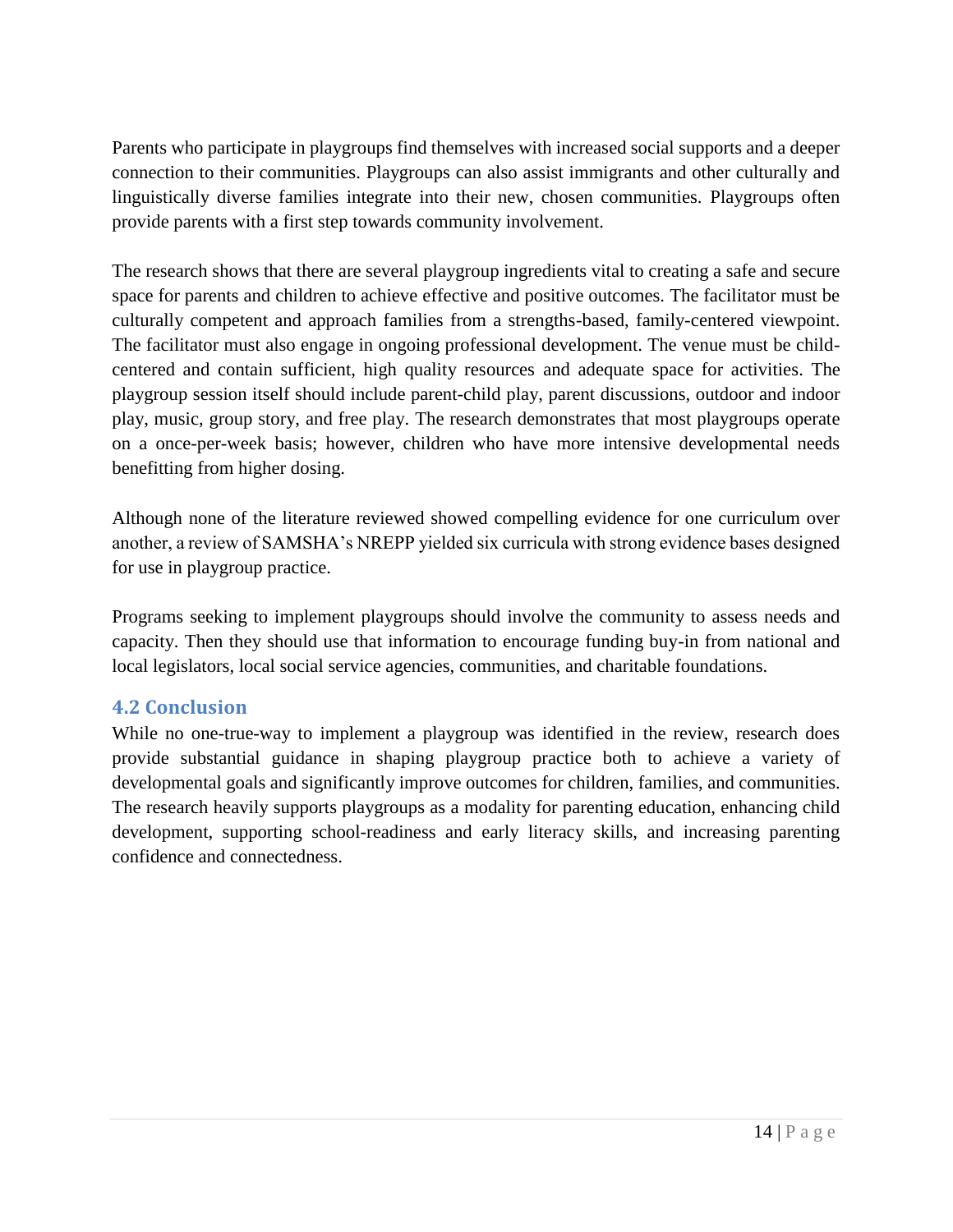#### <span id="page-16-0"></span>**References**

Basu, S., Salisbury, C. L., & Thorkildsen, T. A. (2010). Measuring collaborative consultation practices in natural environments. *Journal of Early Intervention, 32*(2), 127-150.

Bekar, Ö., Shahmoon-Shanok, R., Steele, M., Levy, J., deFressine, L., Giuseppone, K., & Steele, H. (2016). Effectiveness of school-based mental health playgroups for diagnosable and at-risk preschool children. *American Journal of Orthopsychiatry.*

Bell, V., Lyne, S., & Kolvin, I. (1989). Playgroup therapy with deprived children: Communitybased early secondary prevention. *The British Journal of Occupational Therapy, 52*(12), 458-462.

Bohr, Y., Halpert, B., Chan, J., Lishak, V. & Brightling, L. (2010). Community-based parenting training: Do adapted evidence-based programmes improve parent-infant interactions? Journal of Reproductive and Infant Psychology, 28, 55-68

Commerford, J., & Robinson, E. (2016) Supported Playgroups for Parents and Children. Australian Institute of Family Studies. CFCA Paper #40.

Cumming, T. & Wong, S. (2008). SDN PlayLinks: Dimensions of a relationships-based service. The fifth of eight reports investigating SDN's child, family and children's services programs. Sydney, Australia: SDN Children's Services Inc.

Denham, S. (2006). Social-Emotional Competence as Support for School Readiness: What Is It and How Do We Assess It? Early Education & Development, 17(1), 57-89.

Denham, S., Renwick, S., & Holt, R. (1991). Working and Playing Together: Prediction of Preschool Social-Emotional Competence from Mother-Child Interaction. Child Development, 62(2), 242-249.

Denham, S., Mason, T., Caverly, S., Schmidt, M., Hackney, R., Caswell, C., & DeMulder, E. (2001). Preschoolers at play: Co-socialisers of emotional and social competence. *International Journal of Behavioral Development, 25*(4), 290-301.

Department of Education and Early Childhood Development, State of Victoria (DEECD; 2012). Supported Playgroups and Parent Groups Initiative (SPPI) Outcomes Evaluation. Melbourne, Australia: Author.

Deutscher, B., Fewell, R., & Gross, M. (2006) Enhancing the Interactions of Teenage Mothers and their At-risk Children: Effectiveness of Maternal-focused Intervention. *Topics in Early Childhood Special Education,* 26, 194-205.

Dockett, S., Perry, B., Mason, T., Simpson, T., Howard, P., Whitton, D., & Woodrow, C. (2007) *Successful Transition Programs from Prior-to-School to School for Aboriginal and Torres Strait Islander Children: Final Report Submitted to the Project Reference Group.*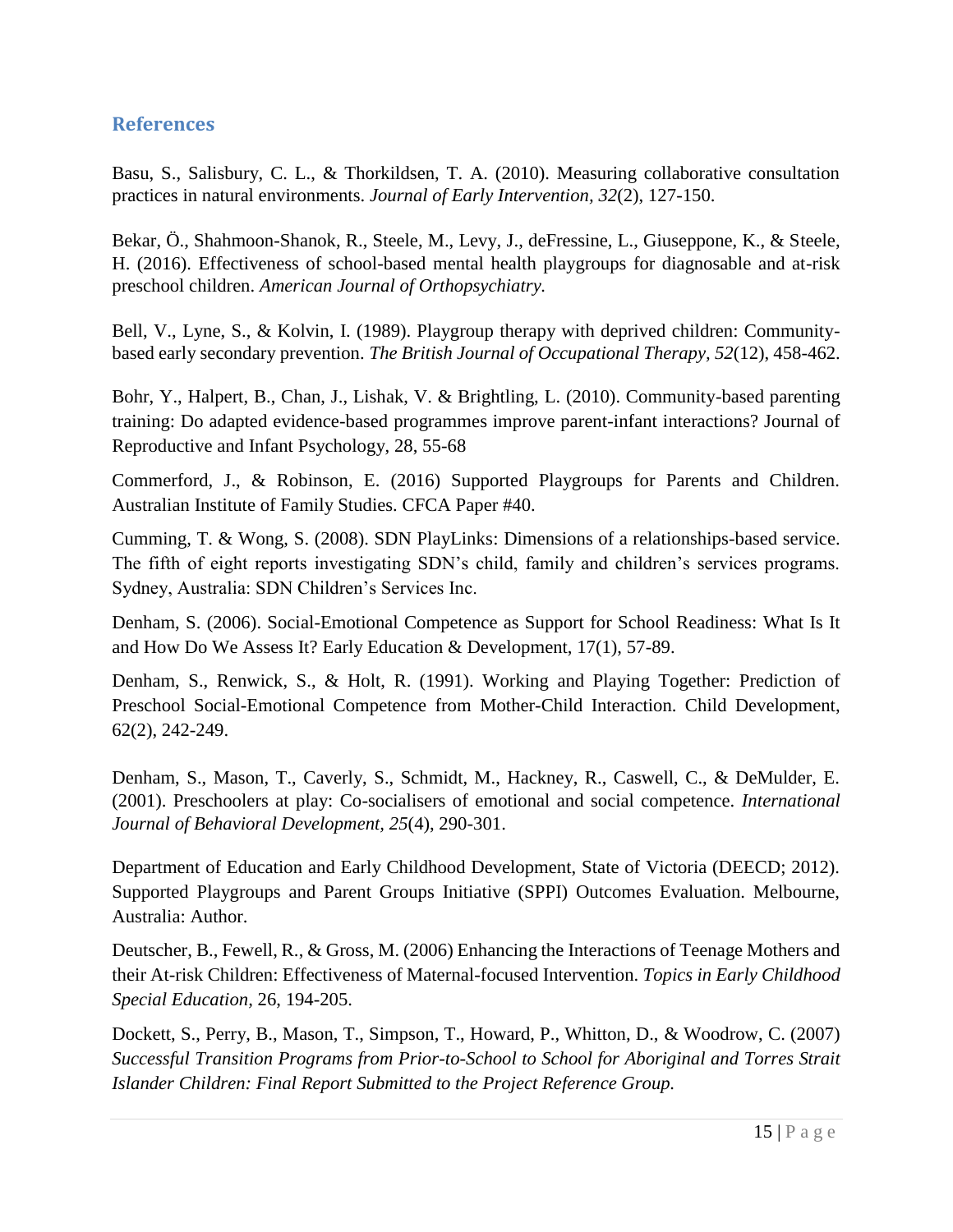Eddy, G. (2003). Caravan Parks Pilot Family Crisis Child Care Program: Final Report prepared for the Commonwealth Department of Family and Community Services.

Evangelou, M. Brooks, G. & Smith, S. (2007). The Birth to School Study: Evidence on the Effectiveness of PEEP, an Early Intervention for Children at Risk of Educational Underachievement. *Oxford Review of Education,* 33, 581-609.

Evangelou, M., Coxon, K., Sylva, K., Smith, S., Chan, L. S., (2013). Seeking to engage 'hard-toreach' families: towards a transferable model of intervention. Children & Society, 27, 127–138.

Evangelou, M. & Sylvia, K. (2003). *The Effects of the Peers Early Educational Partnership (PEEP) on Children's Developmental Progress.*

French, G. (2005) Valuing Community Playgroups: Lessons for Practice and Policy. The Katherinc Howard Foundation.

Fraley, R. C., Roisman, G. I., & Haltigan, J. D. (2013). The legacy of early experiences in development: Formalizing alternative models of how early experiences are carried forward over time. Developmental Psychology, 49, 109–125.

Freiberg, K., Homel, R., Batchelor, S., Carr, A., Hay, I., Elias, G., & Teague, R. (2005). Creating pathways to participation: A community-based developmental prevention project in Australia. Children & Society, 19, 144–157.

Forry, N.D., Moodie, S., Simkin, S., & Rothenburg, L. (2011). *Family-Provider Relationships: A Multidisciplinary Review of High Quality Practices and Associations with Family, Child, and Provider Outcomes,* Issue Brief OPRE 2011-26a. Washington DC: Office of Planning, Research and Evaluation, Administration for Children and Families, U.S. Department of Health and Human Services.

Gahan, D. & Broughton, B. (2010) "Happy to see the van pull up" Creating pathways for children to school… and to life. An evaluation report of Mobile Playscheme Programs prepared for the Save the Children Australia – Queensland Division. Brisbane, QLD: School of Early Childhood, Queensland University of Technology

Gibson, H., Harman, B., & Guilfoyle, A. (2015). Social capital in metropolitan playgroups: A qualitative analysis of early parental interactions. *Australasian Journal of Early Childhood, 40*(2), 4-11.

Guralnick, M. J., & Groom, J. M. (1988). Friendships of preschool children in mainstreamed playgroups. *Developmental Psychology, 24*(4), 595-604.

Guralnick, M. J., & Groom, J. M. (1987). The peer relations of mildly delayed and nonhandicapped preschool children in mainstreamed playgroups. *Child Development, 58*(6), 1556-1572.

Hackworth, N.J., Nicholson, J.M., Matthews, J., Berthelsen, D., Cann, W., Westrupp, E.M., &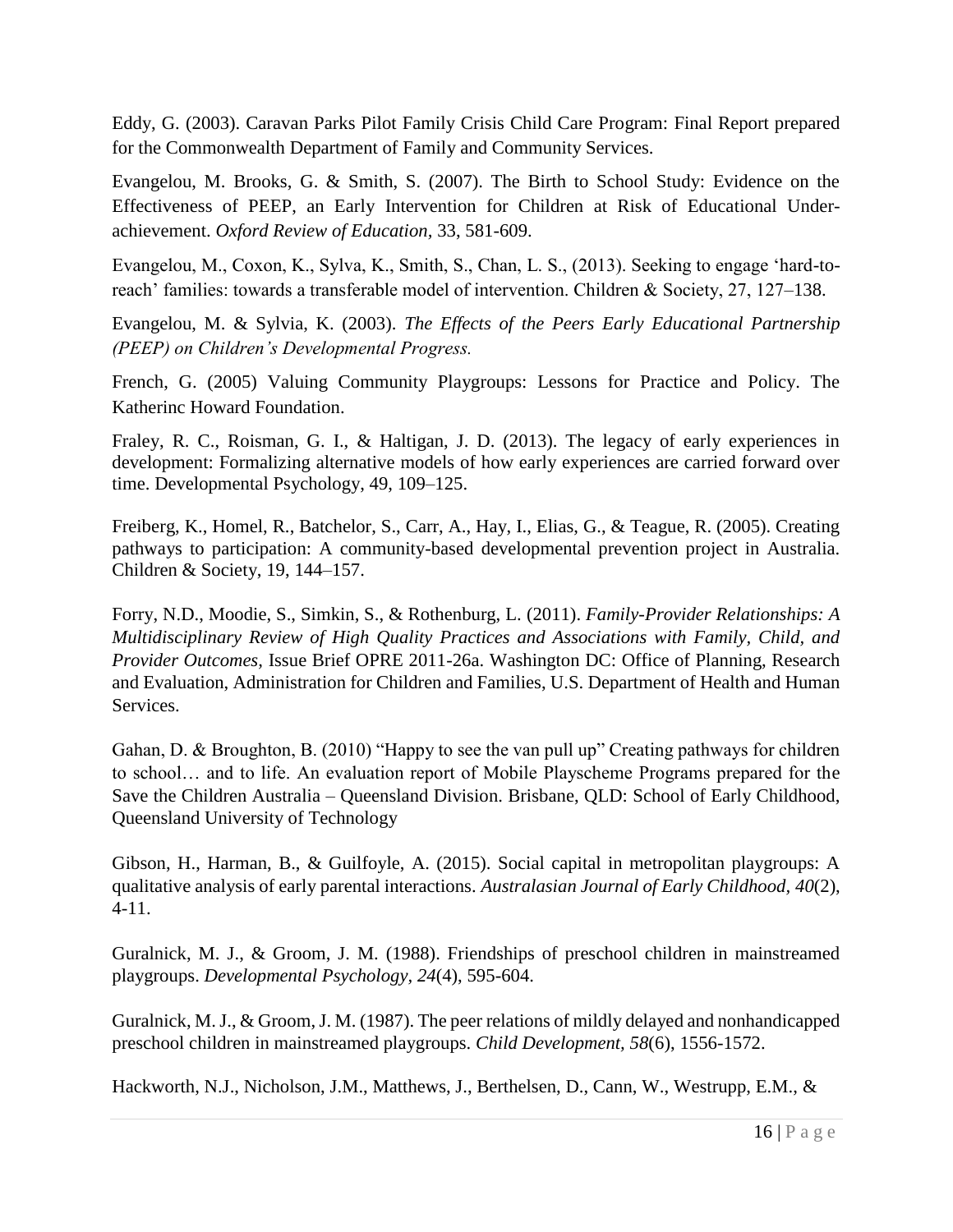Trajanovska, M. (2013). Early Home Learning Study: Overview and outcomes. Final Report to the Victorian Government Department of Education and Early Child Development.

Hancock, K.J., Lawrence, D., Mitrou, F., Zarb, D., Berthelsen, D., Nicholson, J., & Zubrick, S. R. (2012). The association between playgroup participation, learning competence and socialemotional wellbeing for children aged 4-5 years in Australia. Australasian Journal of Early Childhood, 37 (2), 72-81.

Hancock KJ, Cunningham NK, Lawrence D, Zarb D, Zubrick SR (2015) Playgroup Participation and Social Support Outcomes for Mothers of Young Children: A Longitudinal Cohort Study. PLoS ONE 10(7): e0133007.

Harman, B., Guilfoyle, A., & O'Connor, M. (2014). Why mothers attend playgroup. *Australasian Journal of Early Childhood, 39*(4), 131-137.

Jackson, D. (2009) *A Place to "Be": The Role of Supported Playgroups in Creating Responsive, Social Spaces for Parent and Child Wellbeing.* Unpublished doctoral dissertation, University of Western Sydney, Sydney.

Jackson, D. (2011). What's really going on? Parents views of parent support in three Australian supported playgroups .*Australasian Journal of Early Childhood, 36*(4), 29-37.

Johnson, L. & Sullivan, K. (2004). Evaluation of the Uniting Care Burnside Orana Supported Playgroups Program: Evaluation Report. Uniting Care Burnside

Juliana Maria Ferreira de Lucena, & Pedrosa, M. I. (2014). Stability and change in the construction of shared routines in playgroups. *Psicologia, Reflexão e Crítica, 27*(3), 556. doi:10.1590/1678- 7153.201427317

Knaus, M., Warren, J., & Blaxell, R. (2016). Smoothing the way: Investigating the role of a supported playgroup located at a school. *Australasian Journal of Early Childhood, 41*(2), 59-68.

Leske, R., Sarmardin, D., Woods, A., & Thorpe, K. (2015). What works and why? Early childhood professionals' perspectives on effective early childhood education and care services for indigenous families. *Australasian Journal of Early Childhood, 40*(1), 109-118.

McFarland-Piazza, L., Lord, A., Smith, M., & Downey, B. (2012). The role of community-based playgroups in building relationships between pre-service teachers, families and the community. *Australasian Journal of Early Childhood, 37*(2), 34-41.

McLean, K., Edwards, S., Colliver, Y., & Schaper, C. (2014). Supported playgroups in schools: What matters for caregivers and their children? *Australasian Journal of Early Childhood, 39*(4), 73-80.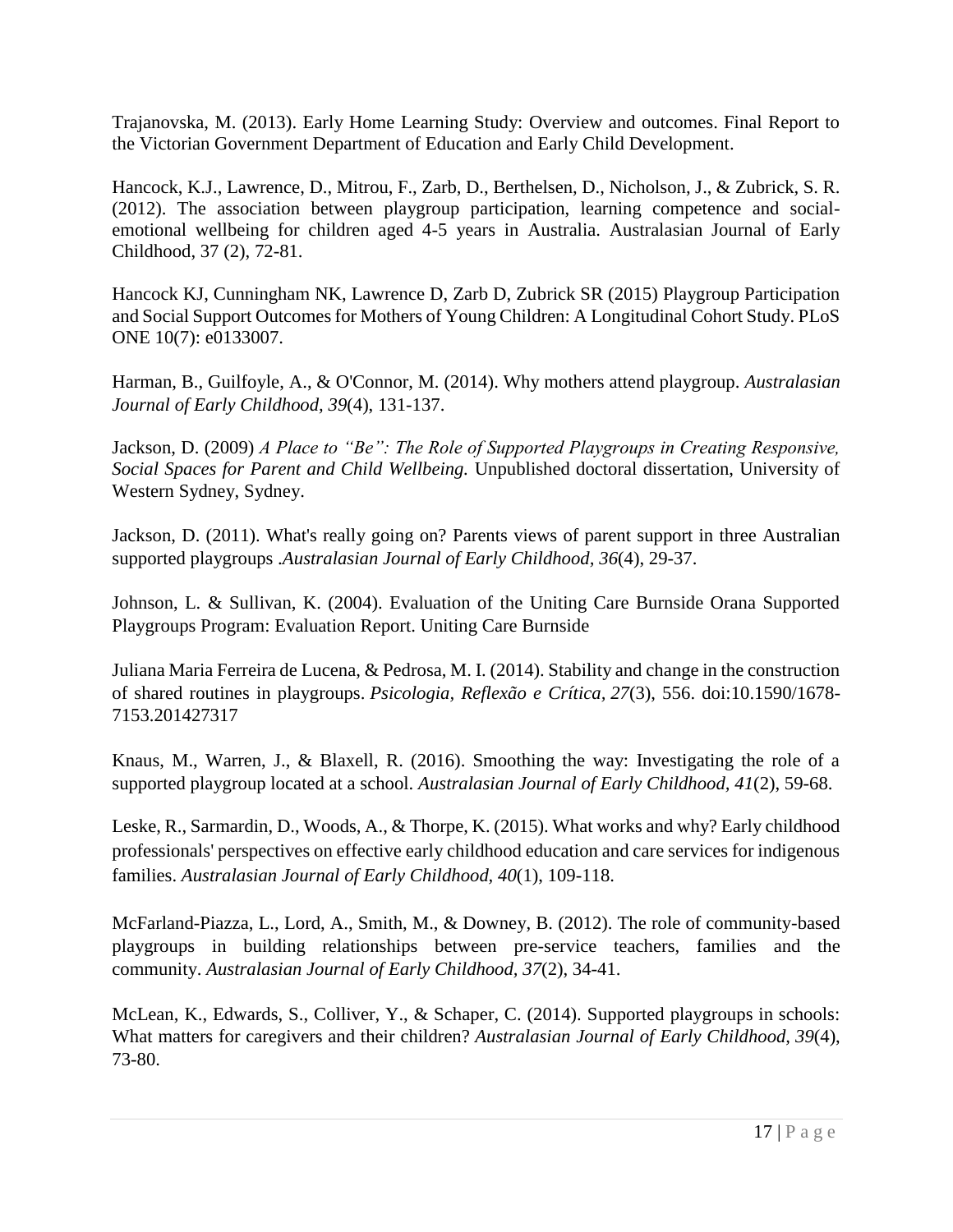Morgante, J. D. (2013). Ecological resources affect children's play. *Canadian Journal of Behavioural Science,* 45(2), 115.

New, R., Guilfoyle, A., & Harman, B. (2015). Children's school readiness: The experiences of African refugee women in a supported playgroup. *Australasian Journal of Early Childhood, 40*(1), 55-62.

Nicholson, J. M., Cann, W., Matthews, J., Berthelsen, D., Ukoumunne, O. C., Trajanovska, M., Hackworth, N. J. (2016). Enhancing the early home learning environment through a brief group parenting intervention: Study protocol for a cluster randomised controlled trial. *BMC Pediatrics, 16*(1), 73.

Pears, K. C., Fisher, P. A., & Bronz, K. D. (2007). An intervention to promote social emotional school readiness in foster children: Preliminary outcomes from a pilot study. *School Psychology Review, 36*(4), 665.

Pelletier, J. & Corter, C. (2005). Design, implementation, and outcomes of a schoolreadiness program for diverse families. The School Community Journal, 15, 89-116.

Rhodes, S., & Hennessy, E. (2000). The effects of specialized training on caregivers and children in early-years settings: An evaluation of the foundation course in playgroup practice. *Early Childhood Research Quarterly, 15*(4), 559-576.

Riggs, E., Davis, E., Gibbs, L., Block, K., Szwarc, J., Casey, S., & Waters, E. (2012). Accessing maternal and child health services in Melbourne, Australia: Reflections from refugee families and service providers. *BMC Health Services Research, 12*(1), 117-117.

Rogers, S., Wheeler, T. J., & Mclaughlin, S. P. (1977). Playgroups-Their Effects on the Language and Socialization of Children. *Child: Care, Health and Development Child Care Health Dev, 3*(3), 175-180.

Strange, C., Fisher, C., Howat, P., & Wood, L. (2014). Fostering supportive community connections through mothers' groups and playgroups. *Journal of Advanced Nursing, 70*(12), 2835- 2846.

Warr, D., Mann, R., Forbes, D., & Turner, C. (2013). Once you've built some trust: Using playgroups to promote children's health and wellbeing for families from migrant backgrounds. *Australasian Journal of Early Childhood,* 38(1), 41-48.

Weber, D., Rissel, C., Hector, D., & Wen, L. M. (2014). Supported playgroups as a setting for promoting physical activity of young children: Findings from a feasibility study in south‐west Sydney, Australia. *Journal of Paediatrics and Child Health, 50*(4), 301-305.